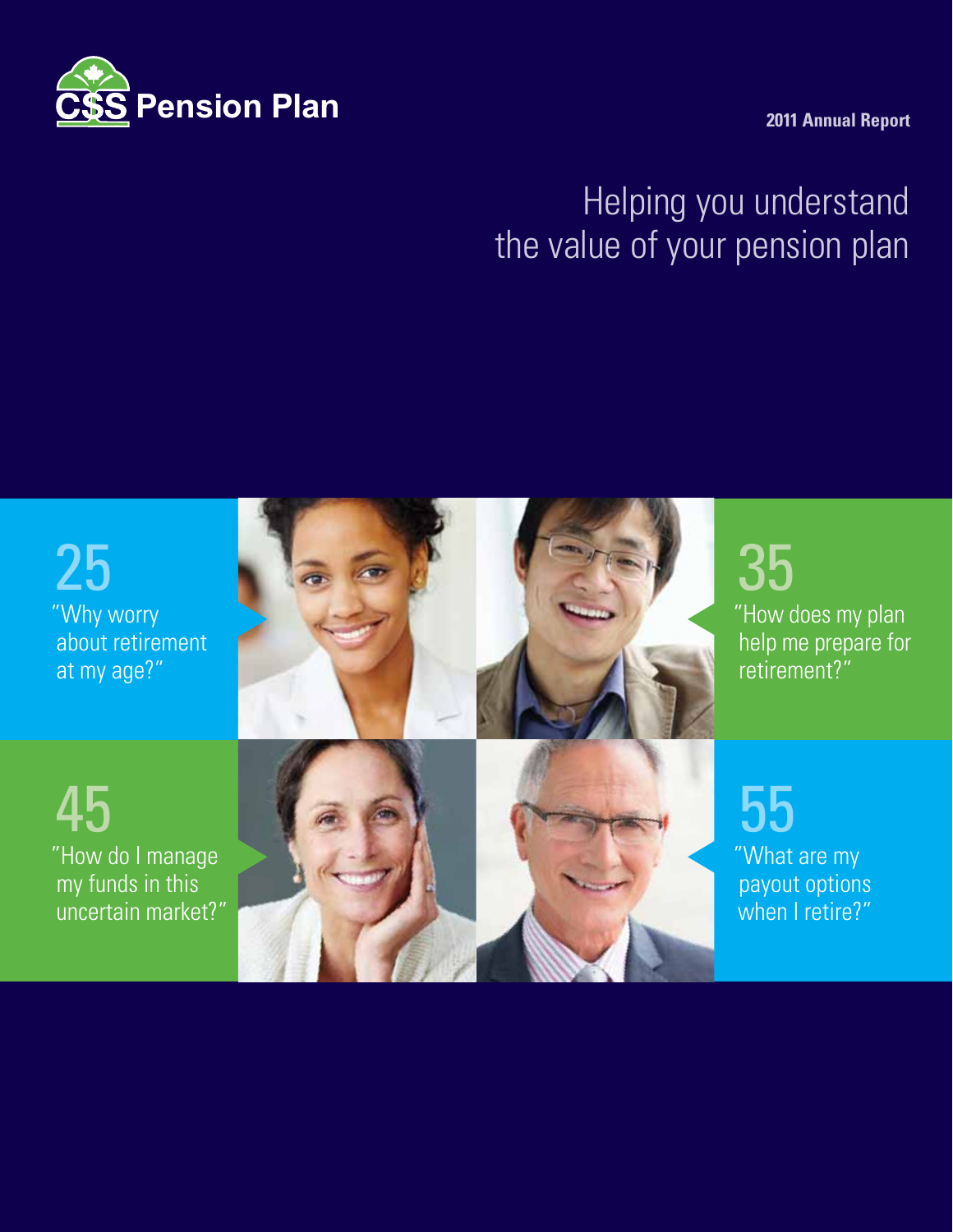Earl Hanson, President:

# "We take the oversight and management of the Plan very seriously and work hard for our members."

### What's inside?

| What happened in world markets?  4                         |
|------------------------------------------------------------|
| How did the markets affect the Plan's fund performance? 4  |
| What is our investment strategy?  5                        |
|                                                            |
|                                                            |
| How did the investment funds perform in 2011? 6            |
| How did our investment managers perform in 2011? 7         |
| What is the status of the Pensions Fund? 7                 |
|                                                            |
|                                                            |
| How many members belong to the CSS Pension Plan? 8         |
|                                                            |
| Working toward retirement: what resources will you need? 9 |
|                                                            |
| Who's overseeing and managing your Plan?  10               |
|                                                            |
| The CSS Pension Plan Staff11                               |
|                                                            |
|                                                            |
| Changes on the Board as members retire 12                  |
|                                                            |
|                                                            |
|                                                            |
|                                                            |

This annual report summarizes how the CSS Pension Plan fared during 2011, and gives you information about the people who oversee and manage your Plan.

It is distributed to all contributing members, retirees receiving a monthly income directly from the Plan, and former employees of member organizations who still have funds in the Plan. If you have any questions, please feel free to call or email – contact information is given on the Plan website (https://www.csspen.com/contact/).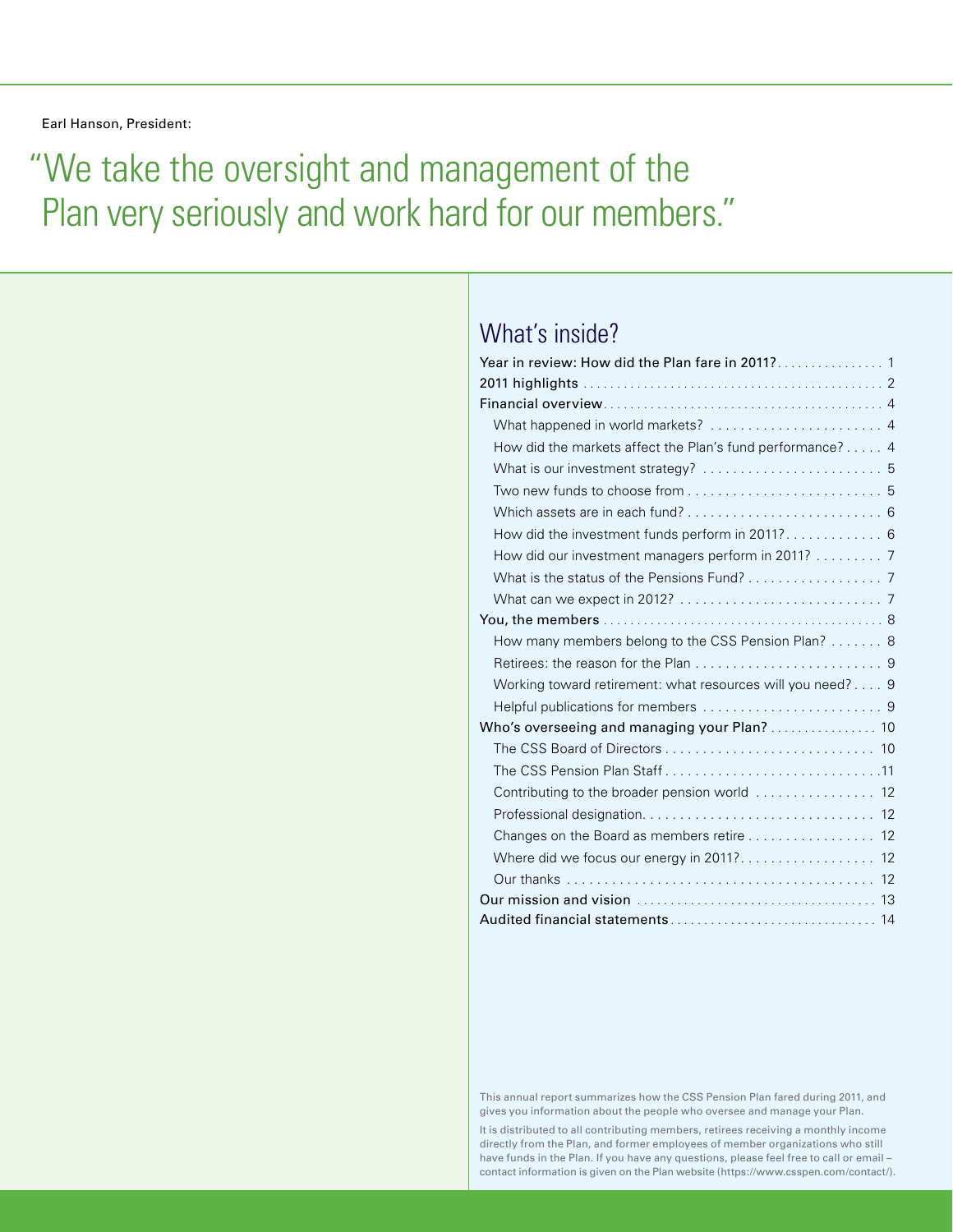

# Year in review: How did the Plan fare in 2011?

Despite the uncertain economic environment, it was 'steady as she goes' for your Plan in 2011. Although the Balanced Fund showed a small loss, the CSS Pension Plan remains stable and healthy, and continues to provide a viable, long-term vehicle to help you prepare for retirement.

That's good news for members, since saving for retirement is a long-term strategy.

## What was newsworthy in 2011?

A number of changes were made to the Plan and its management, the most obvious being the addition of two new investment funds. The Bond and Equity funds joined the Money Market and Balanced Funds on your menu of investment choices, making it easier for you to tailor an investment mix that suits your unique circumstances. Other notable changes included:

- • New Board members
- • A new training program for Board members
- Six additional delegates
- Implementation of a new system that manages risk and change across the Plan

Further details are included in the following pages of this report.

# The CSS Pension Plan and you

A recent survey showed that retirement savings was one of the three most important elements of the job for Canadians between age 35 and retirement.\* The group aged 25-34 rated it fourth. We know your pension plan is important to you, and the Board and staff of the CSS Pension Plan are here to help you reach your retirement goals.

However, you are in the driver's seat when it comes to planning your retirement. It's up to you to create a plan, periodically review it, and make investment decisions to achieve your long-term goals. We provide many of the tools you'll need: individual consultations and pension projections; your personalized annual statements; information on the Plan's website, retirement workshops and seminars, regular Plan updates and more.

Brent Godson, Investment Manager:

"In the mid-80s, high returns were normal. It's a different world now. Saving for retirement requires a long-term strategy."

Bill Turnbull, General Manager:

"We continue to focus on keeping costs down. Looking forward, we'll be concentrating on asset mixes, investment management and plan design."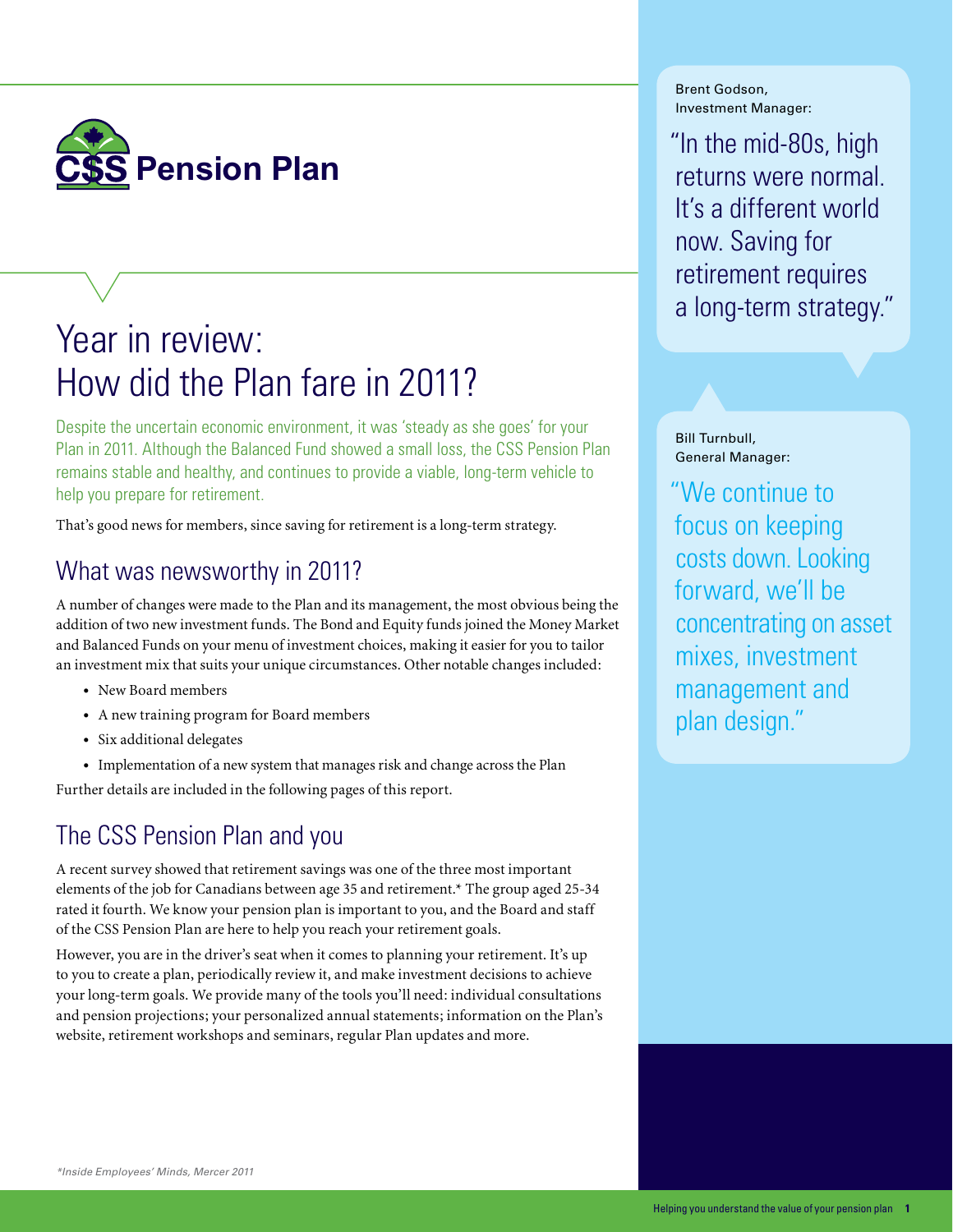# 2011 highlights

# Two new funds = more flexibility

# At the beginning of this 2011, two more options were added to the Plan's investment menu – a Bond Fund and an Equity Fund.

Members may now set their own asset mix by moving some or all of their pension benefits into these new funds. While the new funds offer members more flexibility, they also require members to take on more responsibility. Members using the new funds will have to monitor and adjust their asset mix in response to differential returns.

# What were the Plan's net assets?

At the end of 2011, the combined net assets of the four funds in the Plan – Money Market, Bond, Balanced and Equity Funds – totalled \$2,492,990.00. That total represents a decrease of \$41,029,000 over 2010. The chart below shows the net assets in each fund.



### **What went out of the plan in transfers and repayments?**

**2011:** 2,273 terminated and retired members transferred approximately \$107.6 million out of the Plan.

**2010:** 2,098 terminated and retired members transferred approximately \$101.6 million out of the Plan.

### 2011 fund returns

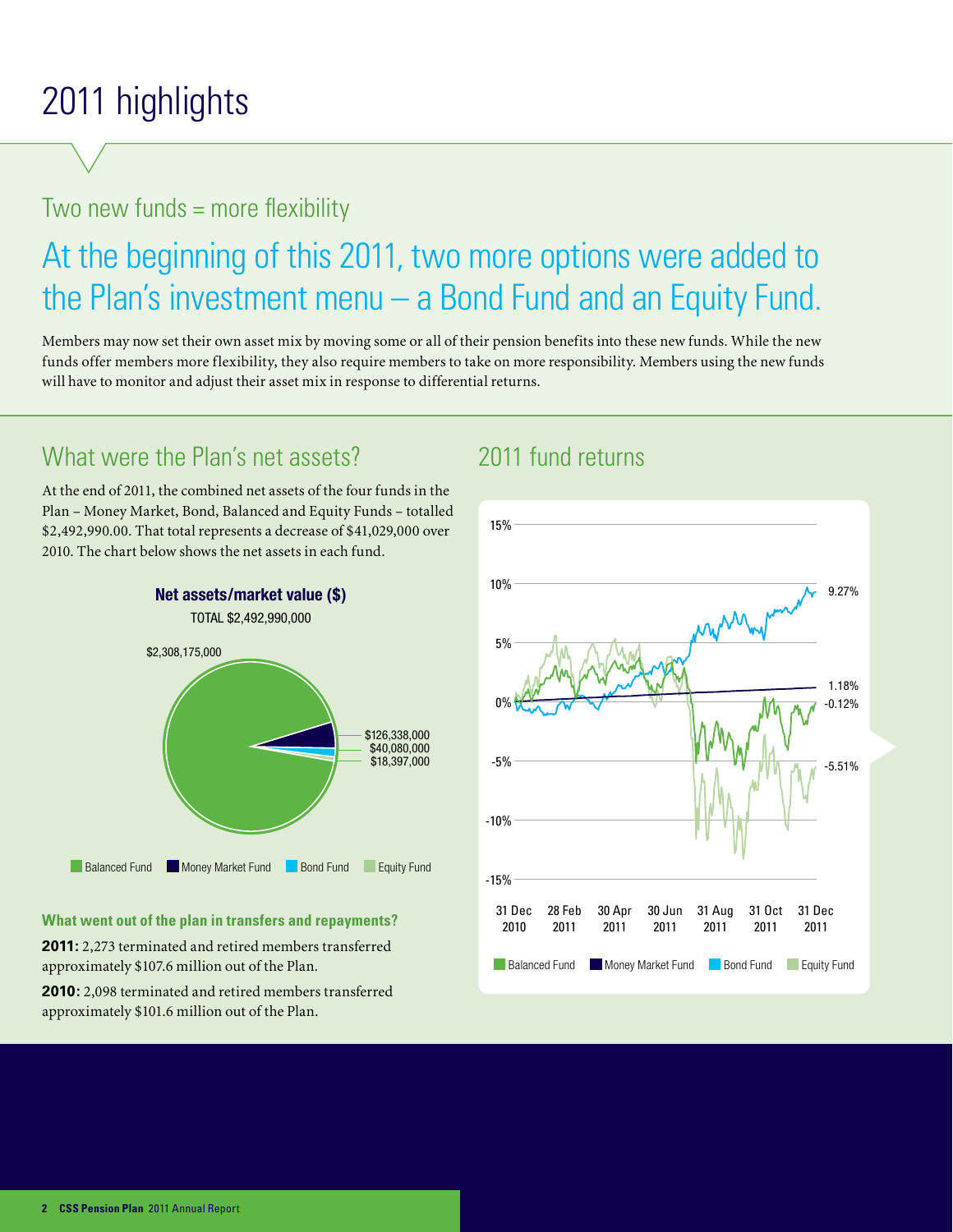### More delegates to represent you at the Annual Meeting

Six new delegates have been added, three each for employees and employers. Five of these positions were filled in January 2012. The sixth position will represent inactive (non-retired) members, and will be filled in early 2013.

### Fund return profiles







**Equity Fund**



### There's more information online at www.csspen.com

Check the Quarterly Updates on the CSS Pension Plan website for more detailed information on the investment markets.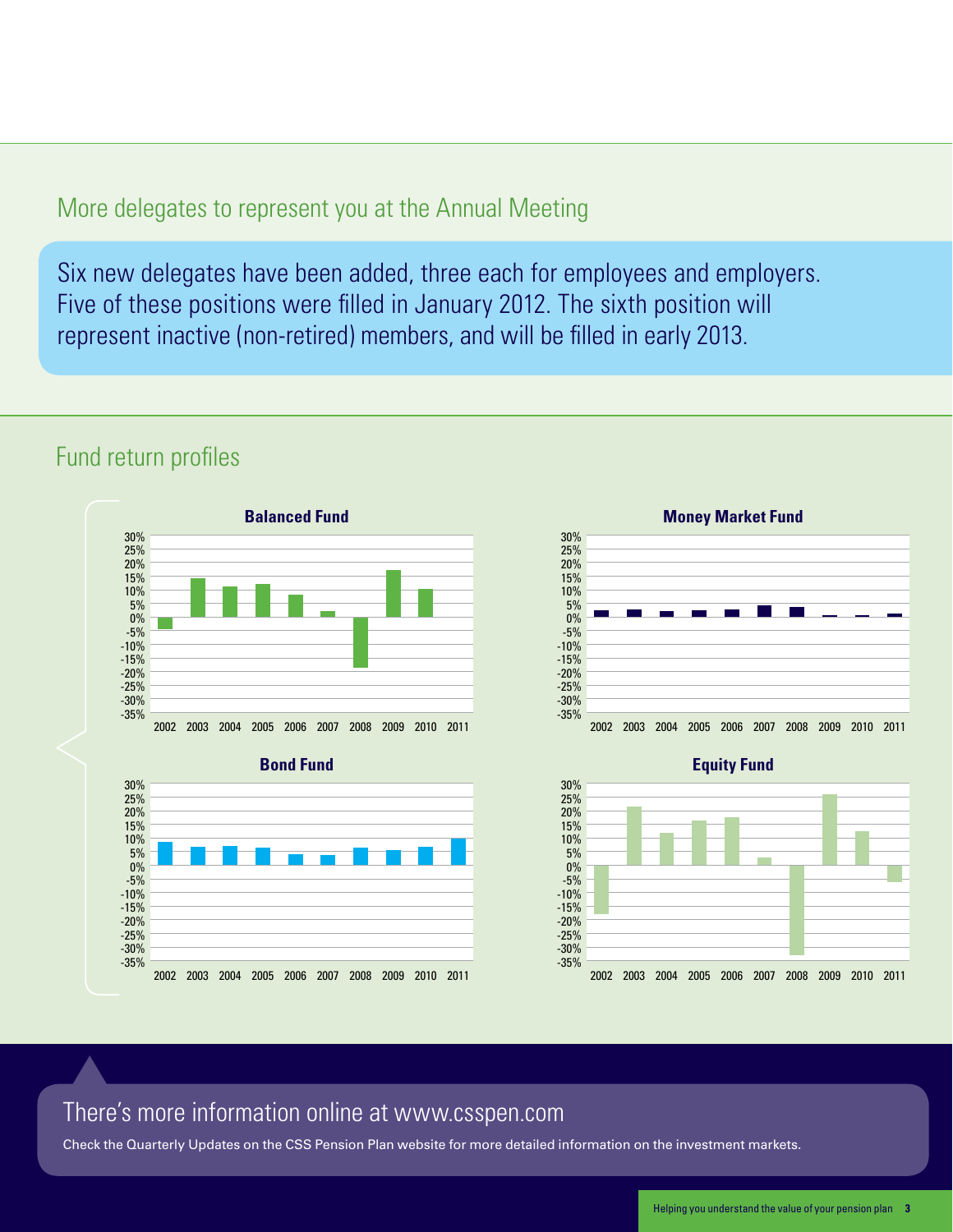### Common terms

S&P 500 – Standard and Poors 500, an index made up of five hundred different stocks. It is the benchmark of the overall market and frequently used as the standard of comparison in terms of investment performance.

TSX – Toronto Stock Exchange

MSCI Emerging Markets index – created by Morgan Stanley Capital International to measure equity market performance in global emerging markets. It consists of indexes in 26 emerging economies: Argentina, Brazil, Chile, China, Colombia, Czech Republic, Egypt, Hungary, India, Indonesia, Israel, Jordan, Korea, Malaysia, Mexico, Morocco, Pakistan, Peru, Philippines, Poland, Russia, South Africa, Taiwan, Thailand, Turkey and Venezuela.

EAFE – abbreviation for the Morgan Stanley Capital International Europe, Australasia and Far East developed markets index. The index measures performance in developed international markets outside of North America.

Efficient market – one in which the price reflects all the available information and the investor will experience few surprises.

**Passive investing – a strategy in which the** investor tries to match the performance of an externally specified market index by holding securities that replicate that index. The idea is to minimize investing fees and avoid the consequences of under performing the market. In contrast, active investing is a strategy in which the investor uses forecasting skills, such as stock picking and market timing, in an attempt to outperform the relevant market index.

**Currency hedging**  $-$  is a strategy to reduce the risk of adverse movements in currency exchange rates on foreign investments held in the portfolio.

DEX 91 day T-Bill Index – measures the return attributable to 91-day Treasury Bills, a measure of the short-term investment market.

DEX Universe Bond Index – is designed to be a broad measure of the Canadian investmentgrade fixed income market returns.

# Financial overview

### What happened in world markets?

The global economic environment declined over the course of 2011. A weak US economic recovery, the Japanese earthquake, a slowdown in China's economy, and debt issues in the European Union were major contributors to weak financial markets. Although equity markets rose in the first quarter, they fell over the second and third quarters and gained only marginally in the fourth quarter. Bond prices trended in reverse, falling slightly in the first quarter and gaining the rest of the year.

### **Equity markets**

The US equity market was one of the best performing in the world but only managed a total return of 2.11% on the S&P 500 index. The Canadian equity market for the first time in a number of years trailed the U.S. market posting a total return of -8.71%, as economic concerns depressed the commodity rich TSX. Emerging markets also had a more difficult year with the MSCI Emerging markets index posting a 12.47% loss in local currencies.

#### **Fixed Income Markets**

Short Term Markets, represented by the DEX 91 day T-bill Index, provided a return of 1.00 %, as the Bank of Canada continued to keep rates low to stimulate an economic recovery. The Bond Market, represented by the DEX Universe Bond Index, produced a return of 9.67% as the low rates pushed up bond prices.

### **The Canadian Dollar**

 The Canadian dollar fell from \$1.0054 vs. the US dollar to 98.33 cents over the year as a weaker outlook for commodities and the Canadian recovery affected its performance relative to other world currencies.

## How did markets affect the Plan's fund performance?

Fund returns are largely determined by the asset allocation of each the Plan's funds and how those asset classes (equities, bond and short-term) performed.

Other factors that influence returns include the portfolio's allocation to countries, industrial sectors and individual securities within those asset classes, and the performance of the Canadian dollar against the currency of the country in which our investments are held.

### **Equity Fund**

Because equity markets had weak performance in 2011 (see What happened in world markets?), the Equity Fund had the weakest annual returns of the Plan's funds at -5.51% (Real rate of return: -7.81%). The portfolio's allocation to U.S. equities helped offset weaker returns in the Canadian and EAFE portfolios.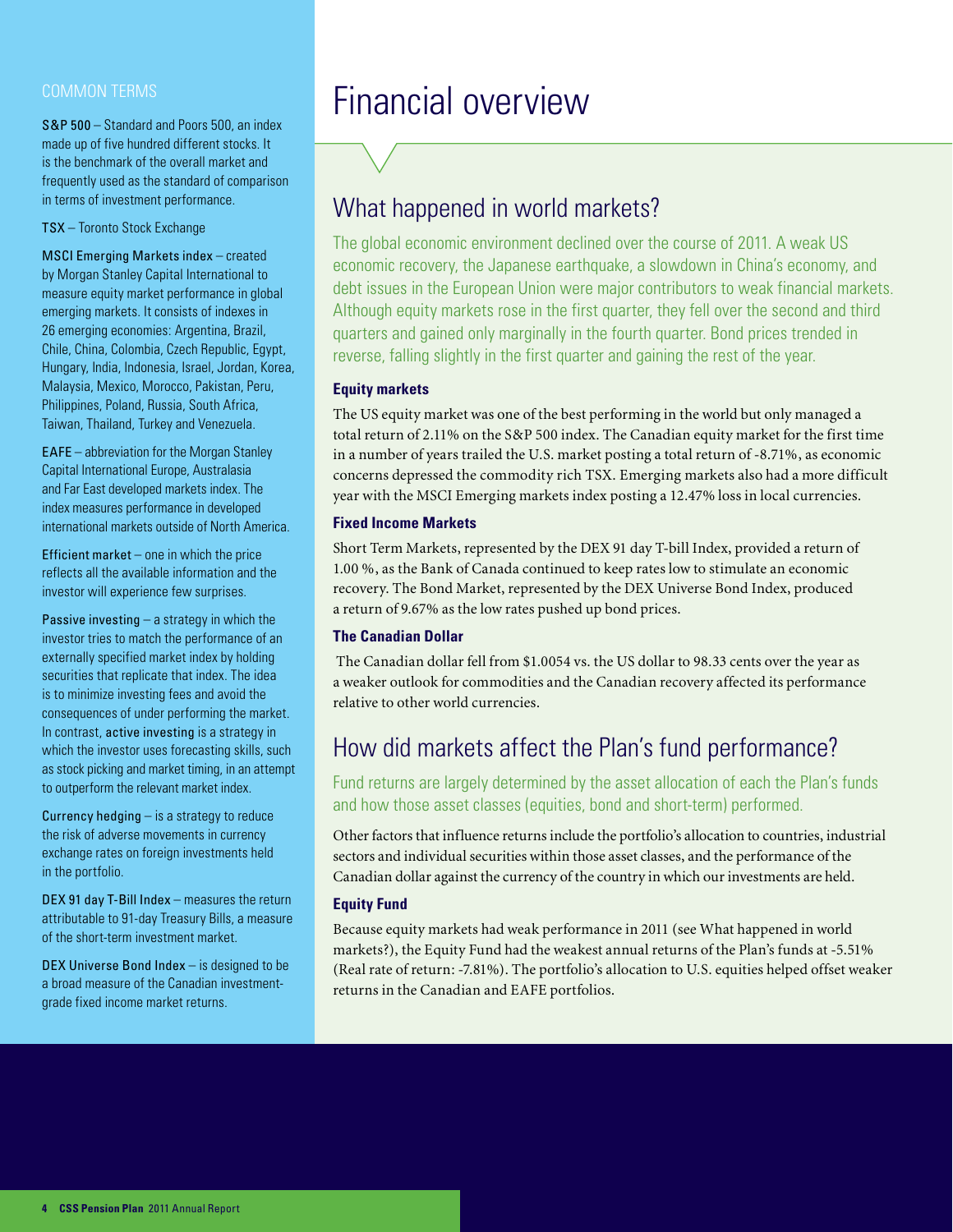### **Bond Fund**

At the same time, the strong performance in the fixed income markets helped the Bond Fund produce a 9.27% return (Real rate of return: 6.97%). The provincial sector generated the best returns in the bond sector while long-term issues were the best-performing maturities.

### **Money Market Fund**

The Money Market Fund's return of 1.18% reflected overall returns in the Canadian short-term investment market (Real rate of return: -1.12%).

### **Balanced Fund**

For the Balanced Fund, which targets 60% equity holdings, 38% bonds, and 2% cash, the result was a return of -0.12% for the year (Real rate of return: -2.42%).

The performance of the Canadian dollar had a mixed impact on Fund returns. The Canadian dollar's weak performance against currencies such as the US dollar helped funds with those assets (the Balanced and Equity Funds). Its stronger performance compared to other currencies, such as the Euro, hurt performance.

### What is our investment strategy?

The Plan seeks to construct prudent portfolios with risk/return profiles suitable for the accumulation of retirement savings over the long term. Portfolio construction is also affected by quality and concentration constraints, the Plan's demographic characteristics and liquidity requirements.

The Fund choices provided by the Plan are designed to serve the needs of members with varying return objectives and levels of risk tolerance. Through asset class diversification, professional management, automatic rebalancing and low cost, the Balanced Fund is expected to exhibit a moderate risk/return profile suitable for a typical retirement saver. However, members can also tailor their pension investments to their individual needs by investing in all or any of the Bond, Equity, and Money Market Funds.

We employ both active and passive investing strategies because some capital markets are more efficient than others. Where opportunities exist, therefore, we attempt to add to market returns through active management.

To increase available investment opportunities and to increase diversification, the Plan holds foreign investments. These foreign investments are exposed to gains and losses caused by currency movements. While we believe that currency exposure can provide additional diversification benefits, we manage the additional volatility that can result through a partial, passive currency hedging strategy.

# Two new funds to choose from

In January, 2011 the Equity and Bond Funds were added to your menu of fund choices. The Equity Fund contains mainly publicly traded stocks from around the world, while the Bond Fund has mostly Canadian fixed income investments.

The Equity Fund typically produces higher average returns than the Balanced Fund over the long term, but with larger and more frequent short-term losses.

The Bond Fund, on the other hand, is expected to produce lower average returns than the Balanced Fund over the long term, but with less risk of short-term losses.

The Balanced Fund remains the default fund – if you don't allocate your contributions elsewhere, they will be invested in the Balanced Fund. This fund is expected to produce moderate long-term growth and occasional short-term losses.

The Money Market Fund continues to be available for investment. It typically has returns similar to the prevailing shortterm interest rates in Canada.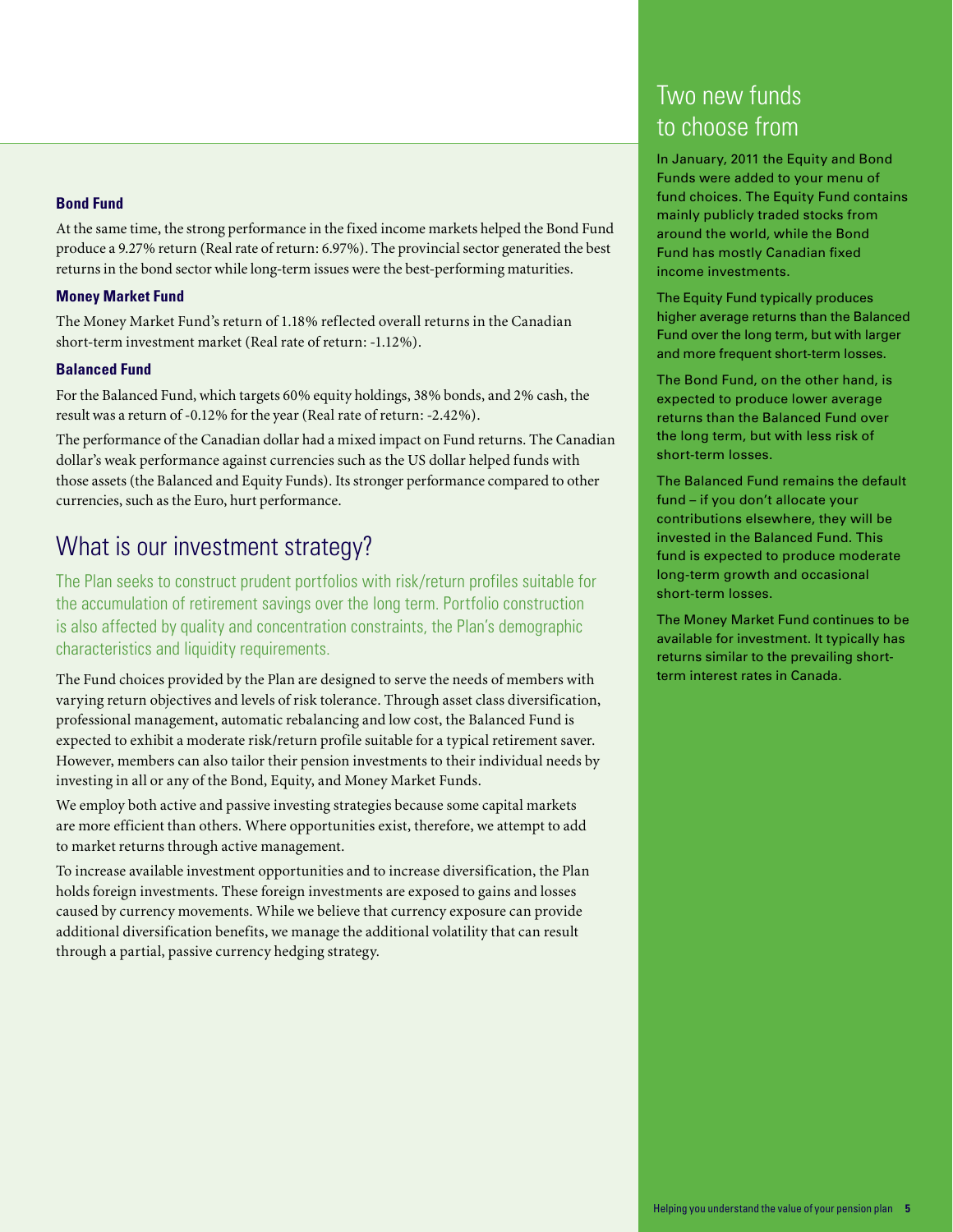## Which assets are in each fund?

**Money Market Fund (%)**

(High quality short-term fixed income securities) 4.0 4.0 42.0 50.0 Corporate/BA's Bank ABCP **Federal Provincial Cdn** Equities US Equities **Global Equities** All Countries ex US 17.1 Non NA Equities 12.8 25.7 33.4 11.0 **Equity Fund (%) Balanced Fund (%)** 9.8 16.7 20.2 35.1  $6.0 \frac{2.4}{}$  1.8 8.0 Bonds **Cdn** Equities **US** Equities **Global Equities** Non NA Equities **All Countries ex US** MAV 2 notes Short Term **Federal Corporate Provincial Municipal** 28.3 36.3 2.6 **Bond Fund (%)**

# How did the investment funds perform in 2011?

Each investment fund's total return is measured against a composite benchmark. The benchmark portfolio is a hypothetical portfolio that matches the weights defined by the fund's strategic asset mix policy.

| <b>Fund performance</b>                |               |                |  |  |  |
|----------------------------------------|---------------|----------------|--|--|--|
| <b>FUND</b>                            | 1 YEAR        | <b>4 YEARS</b> |  |  |  |
|                                        | <b>ACTUAL</b> | <b>ACTUAL</b>  |  |  |  |
| <b>Balanced Fund</b>                   | $-0.12%$      | 1.25%          |  |  |  |
| Objectives: Exceed return on benchmark | $-0.08\%$     | 1.19%          |  |  |  |
| <b>Equity Fund</b>                     | $-5.51%$      |                |  |  |  |
| Objectives: Exceed return on benchmark | $-6.24%$      |                |  |  |  |
| <b>Bond Fund</b>                       | 9.27%         |                |  |  |  |
| Objectives: Exceed return on benchmark | 9.67%         |                |  |  |  |
| <b>Money Market Fund</b>               | 1.18%         | 1.57%          |  |  |  |
| Objectives: Exceed return on benchmark | $1.00\%$      | 1.36%          |  |  |  |

Note: Blank spaces reflect new funds that do not have a four year history.

32.8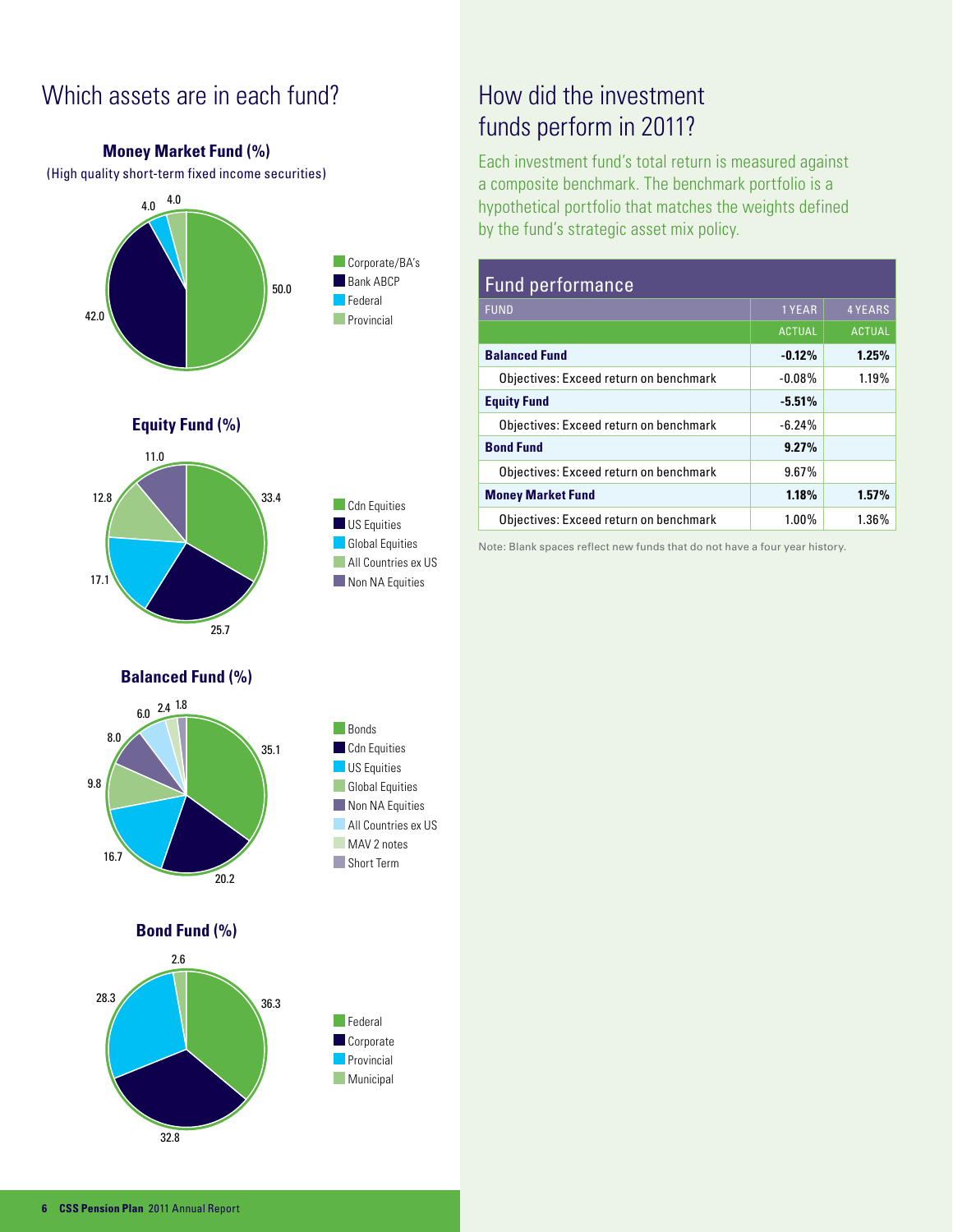## How did our investment managers perform in 2011?

To increase the pool of skills available and reduce managerspecific risk, we engage a team of outside investment management firms to implement the various components of the Investment Strategy.

### Each manager's performance is judged against a benchmark for the market in which the assets are invested.

| <b>INVESTMENT MANAGER</b>                                | 1 YEAR    | <b>4 YEARS</b> |
|----------------------------------------------------------|-----------|----------------|
| <b>Canadian equities - active</b>                        |           |                |
| <b>QV</b> Investors                                      | $-1.93%$  |                |
| Objective: exceed S&P/TSX Composite Index                | $-8.71%$  |                |
| <b>Scheer Rowlett &amp; Associates</b>                   | $-11.74%$ |                |
| Objective: exceed S&P/TSX Composite Index                | $-8.71%$  |                |
| US mid-cap equities - passive                            |           |                |
| <b>State Street Global Advisors</b>                      | 0.65%     |                |
| Objective: replicate S&P 400 Index C\$                   | $0.70\%$  |                |
| <b>US equities - passive</b>                             |           |                |
| <b>State Street Global Advisors</b>                      | 4.69%     |                |
| Objective: replicate S&P 500 Index C\$                   | 4.64%     |                |
| <b>Non-North American equities - active</b>              |           |                |
| <b>Sprucegrove Investment Management Ltd</b>             | $-8.41%$  | $-3.49%$       |
| Objective: exceed MSCI EAFE Index C\$                    | $-9.97%$  | $-7.61%$       |
| <b>ACWI ex US equities</b>                               |           |                |
| <b>Thornburg Investment Management Inc</b>               | $-10.51%$ | -5.88%         |
| Objective: exceed MSCI ACWI<br>ex U.S. Index C\$         | $-11.56%$ | $-6.55%$       |
| <b>Global equities</b>                                   |           |                |
| <b>Brandes Investment Partners, LP</b>                   | $-2.35%$  | $-6.76%$       |
| Objective: exceed MSCI World Index C\$                   | $-3.20%$  | $-4.29%$       |
| <b>Bonds</b> – active                                    |           |                |
| <b>Addenda Capital</b>                                   | 9.14%     | 7.44%          |
| Objective: exceed the DEX<br><b>Universe Bond Index</b>  | 9.67%     | 7.05%          |
| <b>Bonds-passive</b>                                     |           |                |
| <b>TD Asset Management</b>                               | 9.57%     | 6.99%          |
| Objective: replicate DEX Bond Universe                   | 9.67%     | 7.05%          |
| <b>Currency overlay - passive</b>                        |           |                |
| <b>SSqA</b>                                              | $-0.64%$  |                |
| Objective: replicate Custom Currency<br><b>Benchmark</b> | $-0.62%$  |                |
| <b>Short-term</b>                                        |           |                |
| <b>TD Asset Management</b>                               | 1.27%     |                |
| Objective: exceed DEX 91-day TBill Index C\$             | 1.00%     |                |

Note: Blank spaces reflect new managers that do not have a four year history. **growth resumes.** 

## What is the status of the Pensions Fund?

In 2011, the Plan's annual pension payroll was \$44.28 million. The assets in the Pensions Fund totalled \$604 million, a gain over last year of 9%. CSS retirees' monthly pension payments are paid from the Pensions Fund, which is invested in high-quality, long-term bonds.

The funded status of the Pensions Fund is monitored monthly. By law, the Pensions Fund and the Plan's pension liability must be valued every three years by an actuary. When the last valuation was completed at December 31, 2009, the market value of the assets held in the Pensions Fund was greater than the Plan's pension liability.

**Pensions Portfolio – Total Assets (\$ millions)**



### What can we expect in 2012?

The risk of default within the Euro zone appears to be increasing. A sovereign default could have serious repercussions on the international banking system.

The Chinese economy has been slowing, and U.S. growth is still slower than normal. Public and private debt levels remain high. As a result, unemployment remains above 8% in the U.S. and is trickling upward again in Canada. It is now almost four years since the current banking crisis began. Comparing the economy's current trajectory to an historical analysis of similar events suggests that it could be several more years before normal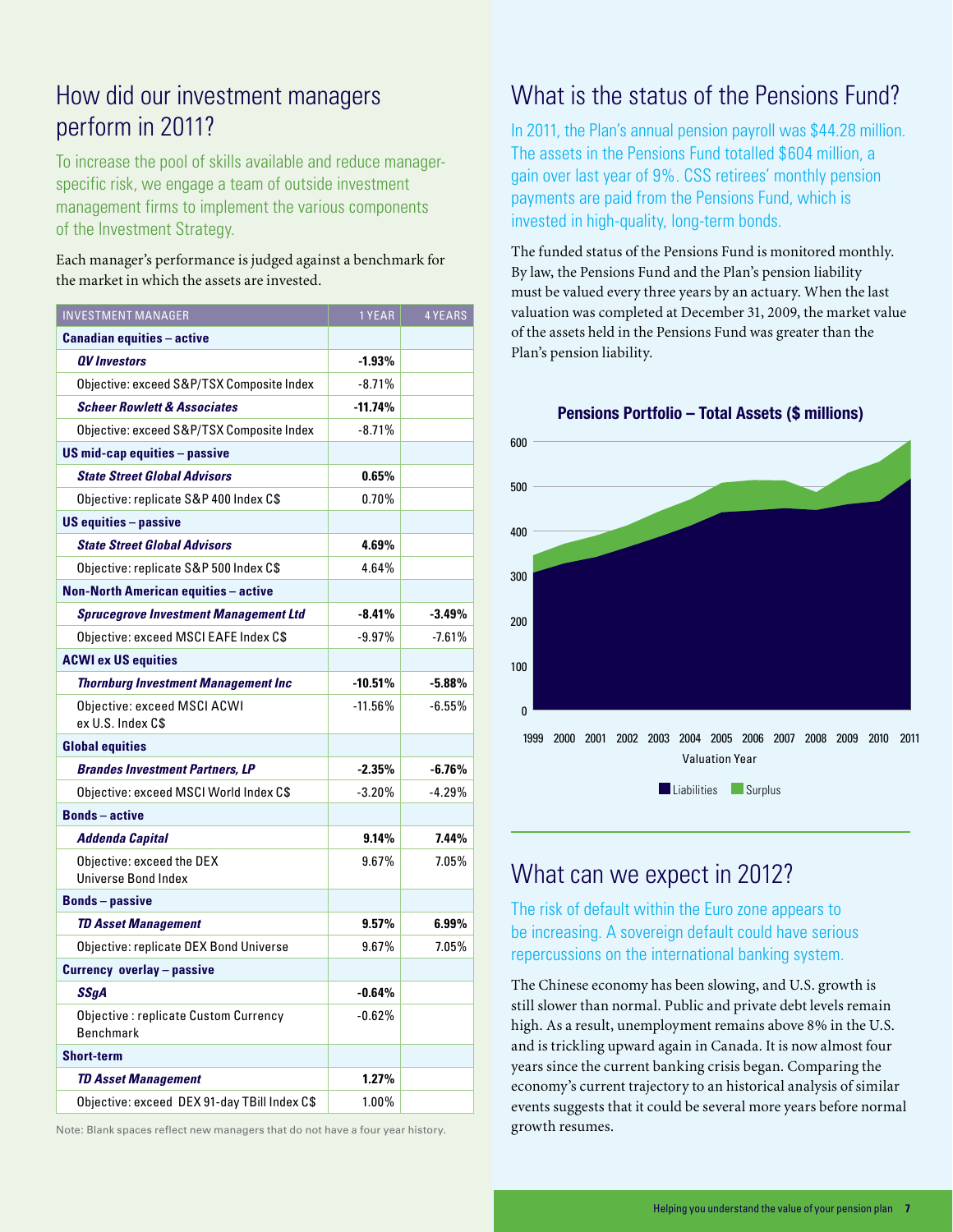# You, the members

## How many members belong to the CSS Pension Plan?

The number of individual Plan members increased last year. At the end of 2011:

- Active members (still working for CSS employers) rose to 19,301 from 19,165
- Retirees continued to increase, to about 6,160 from about 6,000
- Inactive members (with funds in the Plan but not working for CSS employers) rose to 16,346 from 16,198
- The average age of non-retired members in 2011 was 46.58

**Regional distribution – active members** 

At the same time, the number of employer groups in the CSS Pension Plan decreased during 2011, mostly because of the continuing amalgamation of Credit Unions and Cooperatives.



Saskatchewan

### **Regional distribution – employer members**



|                                               |                                   | Alberta, British Columbia | Manitoba and   |
|-----------------------------------------------|-----------------------------------|---------------------------|----------------|
| Saskatchewan                                  | Saskatchewan                      | and Northern Canada       | Eastern Canada |
| Alberta, British Columbia and Northern Canada | $\mathsf{Co}\text{-}\mathsf{obs}$ | $\triangle$ Co-ops        | Co-ops         |
| Manitoba and Eastern Canada                   | Credit Unions                     | Credit Unions             | Credit Unions  |

| Age distribution |               |             |              |        |  |
|------------------|---------------|-------------|--------------|--------|--|
|                  | <b>FEMALE</b> | <b>MALE</b> | <b>TOTAL</b> | TOTAL% |  |
| Under 25         | 923           | 608         | 1,531        | 4.29   |  |
| $25 - 29$        | 1,575         | 1,018       | 2,593        | 7.27   |  |
| $30 - 34$        | 1,942         | 1,397       | 3,339        | 9.37   |  |
| $35 - 39$        | 2,250         | 1,617       | 3,867        | 10.85  |  |
| $40 - 44$        | 2,634         | 1,746       | 4,380        | 12.29  |  |
| $45 - 49$        | 3,549         | 2,232       | 5,781        | 16.22  |  |
| $50 - 54$        | 3,766         | 2,206       | 5,972        | 16.75  |  |
| $55 - 59$        | 2,904         | 1,993       | 4,897        | 13.74  |  |
| $60 - 64$        | 1,361         | 1,126       | 2,487        | 6.98   |  |
| 65 & over        | 327           | 473         | 800          | 2.24   |  |
| <b>TOTAL</b>     | 21,231        | 14,416      | 35,647       | 100.00 |  |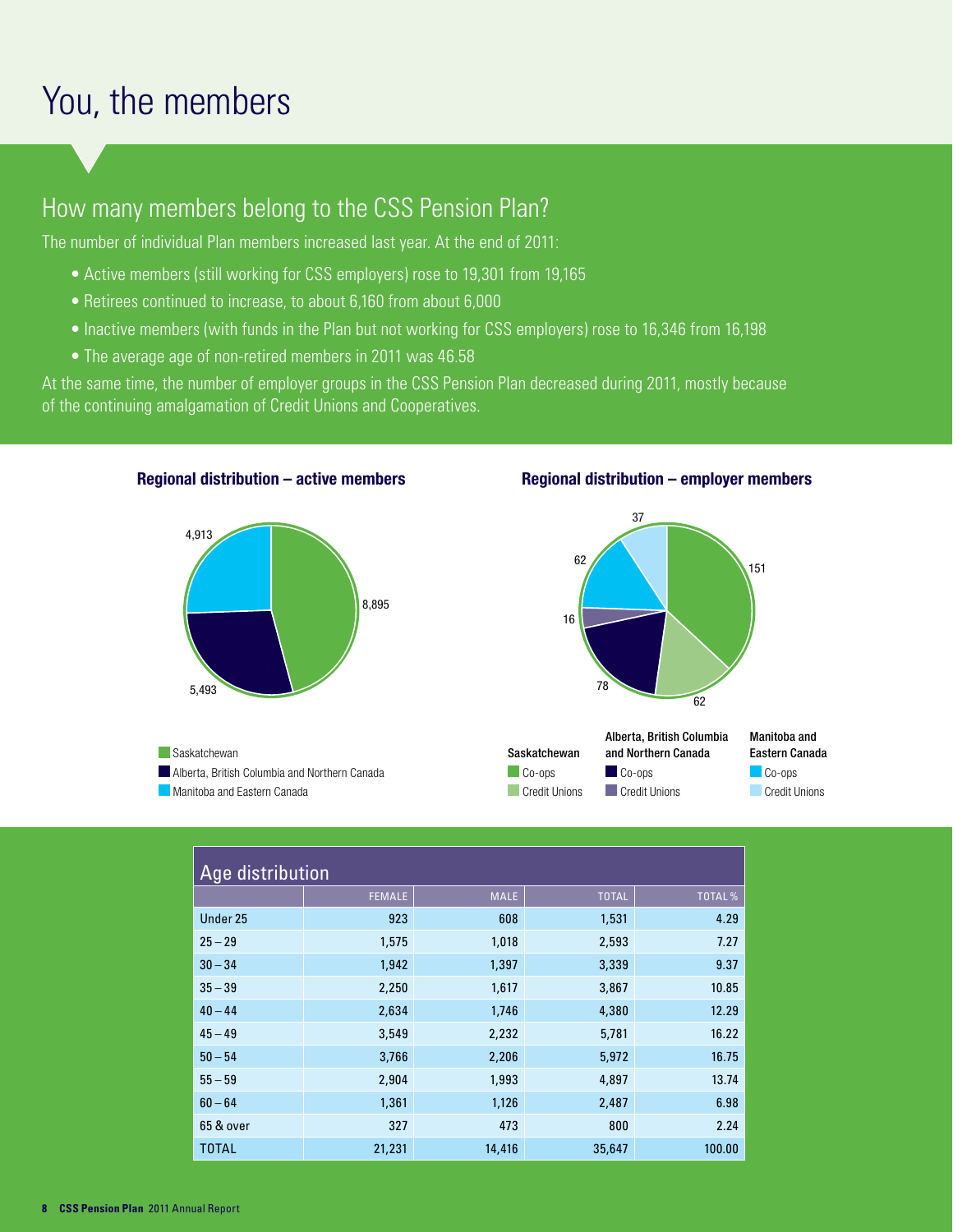# Retirees: the reason for the Plan

Last year:

- • 310 members retired (239 taking pensions; 71 taking variable benefit payments)
- Their average age was 62.04
- The total number of retirees taking a pension or variable benefit payments from the Plan at the end of 2011 was approximately 6,160

| Distribution of funds at retirement: 2011         |     |                    |                              |  |  |  |
|---------------------------------------------------|-----|--------------------|------------------------------|--|--|--|
|                                                   | #   | <b>TOTAL FUNDS</b> | <b>AVERAGE PENSION FUNDS</b> |  |  |  |
| Monthly pension from CSS Pension Plan             | 239 | \$34,102,099       | \$<br>142,686                |  |  |  |
| Variable Benefit payments from CSS Pension Plan   | 71  | \$19,789,671       | \$<br>278,727                |  |  |  |
| Life Income Funds (LIFs)                          | 47  | \$<br>7,766,924    | \$<br>165,253                |  |  |  |
| Locked-in Retirement Income Funds (LRIFs)         | 1   | \$<br>46,474       | \$<br>46,474                 |  |  |  |
| <b>Prescribed RRIFs (PRRIFs)</b>                  | 131 | \$15,473,786       | \$<br>118,120                |  |  |  |
| <b>Registered Retirement Income Funds (RRIFs)</b> | 47  | 2,293,691<br>\$    | \$<br>48,801                 |  |  |  |
| Other registered pension plans                    | 15  | \$<br>243,293      | \$<br>16,219                 |  |  |  |
| Life annuities                                    | 0   | \$<br>0            | \$<br>0                      |  |  |  |
| <b>Total</b>                                      | 551 | \$79.715.938       |                              |  |  |  |

### **Pension Adjustments**

The objective of the pension adjustment program is to ensure that pensioners receive the benefit of 'better than expected' earnings within the Pensions Fund whenever possible. Under the ad hoc pension adjustment program, each pension is considered for increases on its ninth, fifteenth and twentieth anniversaries. No pension is ever decreased as a result of being considered for an adjustment.

| <b>PENSIONS STARTED IN:</b> | <b>WINCREASE</b> |
|-----------------------------|------------------|
| 2002                        | 1.35%            |
| 1996                        | $0.90\%$         |
| 1991                        | 0.75%            |

## Working toward retirement: what resources will you need?

| IN 2011, WE PROVIDED THE TOOLS                                                                                                                        | AND YOU USED THEM                                                                                                                |
|-------------------------------------------------------------------------------------------------------------------------------------------------------|----------------------------------------------------------------------------------------------------------------------------------|
| Individual consultations and pension projections                                                                                                      | Total of 138 individual consultations:                                                                                           |
|                                                                                                                                                       | 106 in the Plan's office<br>$\bullet$                                                                                            |
|                                                                                                                                                       | - 32 outside the office in conjunction with<br>member service activities                                                         |
|                                                                                                                                                       | • Approximately 2,300 sets of pension<br>projections prepared                                                                    |
| Retirement Income Options workshops: Half-day                                                                                                         | • Six were held (two each in Alberta,                                                                                            |
| overview of retirement income options from the<br>Plan for employees and spouses                                                                      | Saskatchewan, and Manitoba)                                                                                                      |
|                                                                                                                                                       | Total of 411 participants<br>٠<br>(244 members and 167 spouses)                                                                  |
| Retirement Planning seminars: One-day seminar<br>for members 50+ on various retirement topics such<br>as health, wills and estates, housing, and more | • Four were held (three in Saskatchewan and<br>one on Manitoba; one scheduled for Alberta<br>was cancelled for low registration) |
|                                                                                                                                                       | Total of 141 participants<br>$\bullet$<br>(99 members and 42 spouses)                                                            |

# Helpful publications for members

In addition to a copy of the Plan, the Bylaws and Rules, and information on the investment funds, you can find these publications on the Plan's website.

- TimeWise: Published twice-yearly, contains articles about the Plan and pensions and retirement in general. Also mailed to active members and retirees.
- • Quarterly Updates: Contains information about the investment funds and relevant news items.
- Investment Choice booklet: Contains information about the Plan funds and what to consider when choosing the best investments for you.
- Ready to Retire booklet: Contains information on your retirement income options, by province.

Personalized pension statements are mailed out to all members each year.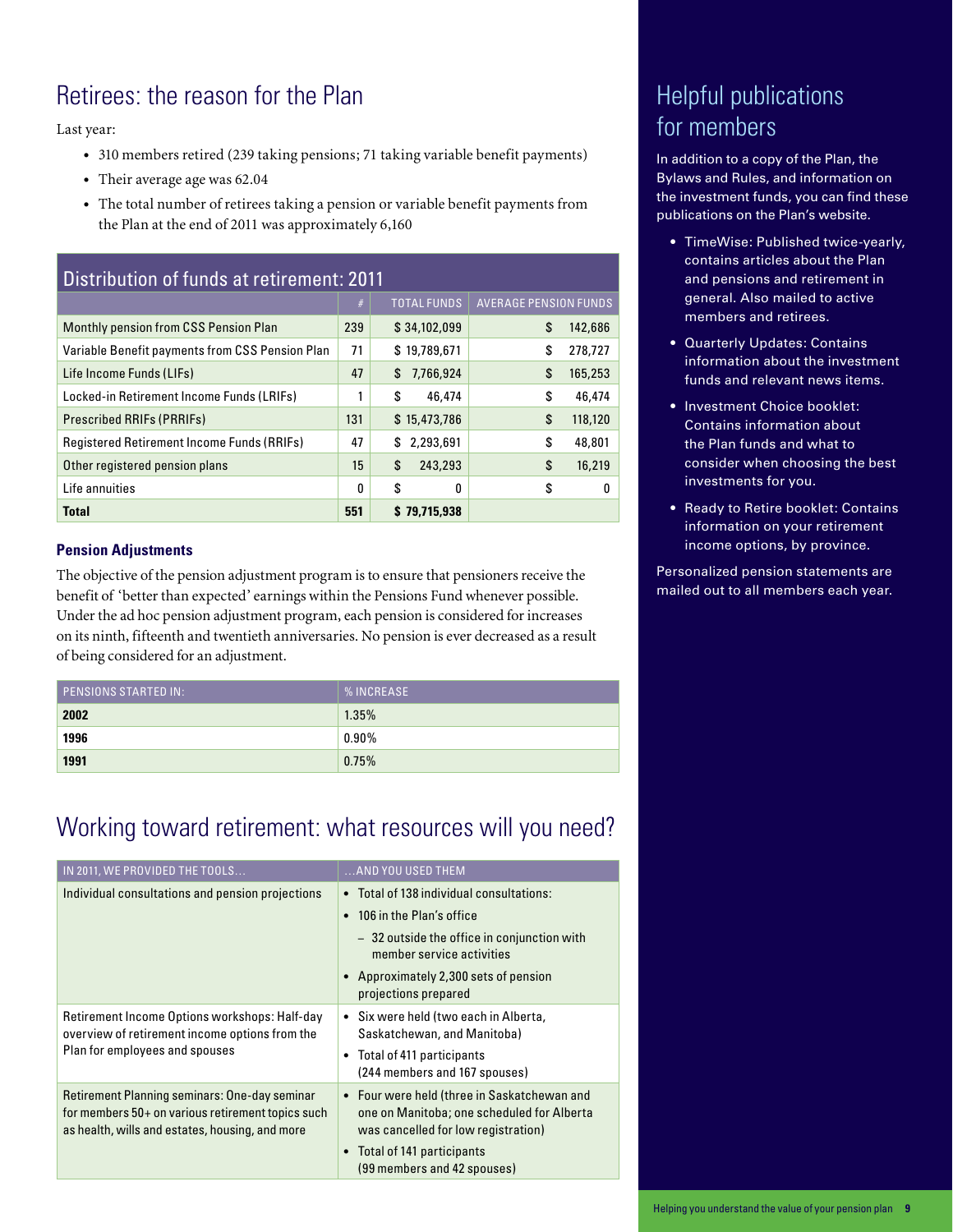# Who's overseeing and managing your Plan?

## The CSS Board of Directors



President Earl Hanson Executive Vice-President Risk/ Chief Risk Officer *Innovation Credit Union* Swift Current SK



Vice-President Gary Mearns Vice-President Human Resources *Federated Co-operatives Limited* SASKATOON SK



Director Mel Adams Vice-President Energy *Federated Co-operatives Limited* SASKATOON SK



Director Jeff Ambrose Vice-President Operations and Merchandising *Calgary Co-operative Association Ltd.* CALGARY AB



Director Jim Huggard Retired Winnipeg MB



Director Al Meyer Chief Executive Officer *Prairie Centre Credit Union* Rosetown SK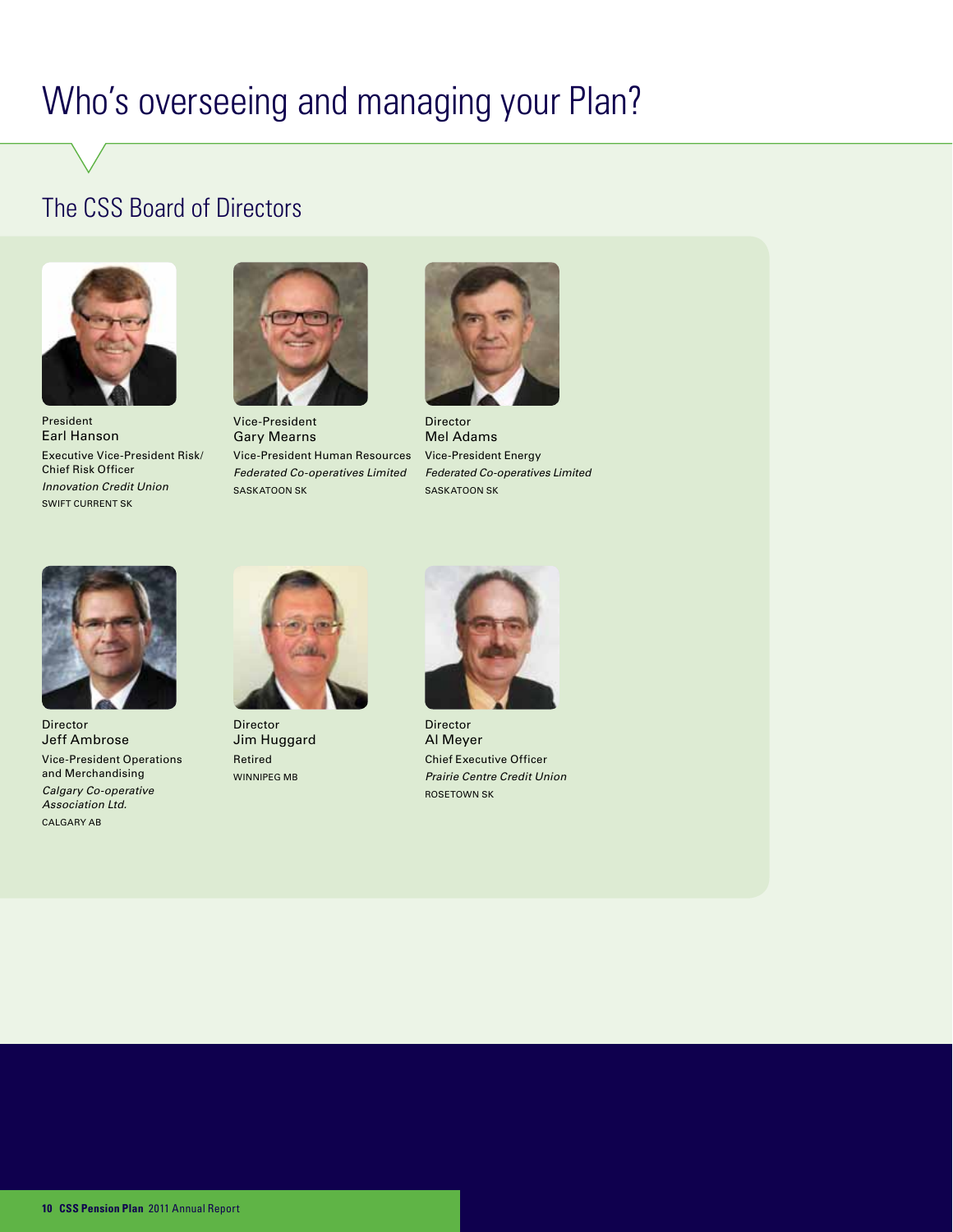### The CSS Pension Plan Staff



General Manager Bill Turnbull



Investment Manager Brent Godson







Accounting/Investment Officer Joel Sawatsky



Office Administrator Rhonda Rodh



Member Services Manager David Kapeluck



Office Administrator Joanne Anderson



Information Officer Muriel Baribeau



Office Administrator Gayle Richmond



Office Administrator Fiona May

Systems Administrator Vaun John



Visual/Web Programmer Rob Peddle

You can contact staff members in the following ways.

Mail: P.O. Box 1850, Saskatoon, Saskatchewan, Canada S7K 3S2 Phone: (306) 244-1539

Fax: (306) 244-1088 Website: www.csspen.com EMAIL: css@csspen.com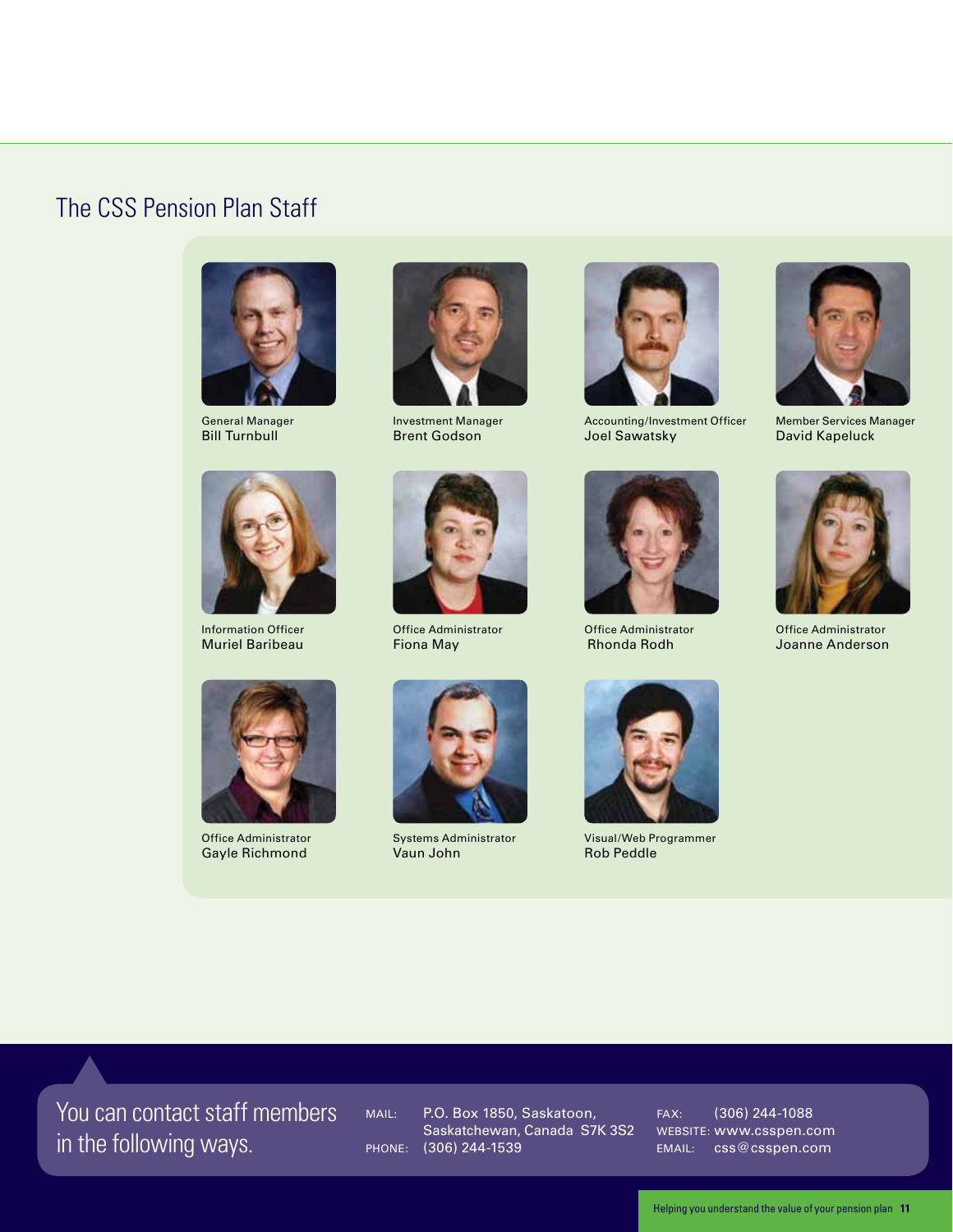# Contributing to the broader pension world

General Manager Bill Turnbull was appointed Vice-Chair of the National Policy Committee of the Association of Canadian Pension Management and a member of its Executive Council in September. He previously served as a Director for nine years.

CSS continues to urge the federal government to provide more equitable tax laws for Variable Benefit payments.

Variable benefits are withdrawals from your accumulated pension funds, which you invest in the Money Market, Bond, Balanced and/or Equity funds. They provide flexibility in the amount you withdraw, but no guarantee that you will receive an income for life.

### Professional designation

Investment Manager Brent Godson received his Chartered Financial Analyst designation in October 2011.

# Changes on the Board as members retire

The new faces among the photos of the Board members are the result of retirements.

In the March 2011 elections, Earl Hanson was elected President, and past president Terry Bell was elected Vice-President. In November, shortly before retiring from Federated Co-operatives Limited, Mr. Bell stepped down from the Board both as an employer delegate and Director. Gary Mearns became the new Vice-President, and Mel Adams the new employer delegate.

Wilf Harms resigned from Board in November, in advance of his planned retirement from Calgary Co-op in February, 2012. He was replaced by Jeff Ambrose.

## Where did we focus our energy in 2011?

We've had a busy year. As well as adding two new investment funds for you to choose from (see page 5), the Board and Staff have been working on ways to improve the way we manage and administer the Plan.

### **More delegates, better input from you**

As a result of a periodic review, we approved a bylaw amendment to increase the number of delegates from 30 to 36. These delegates will be added:

- • Employee delegates (elected January 2012): a second delegate to represent retirees and another delegate from Manitoba to reflect its growing number of members.
- • Employee delegate (to be appointed in early 2013): one representing inactive non-retired members.
- • Employer delegates (appointed): one to represent Manitoba credit unions and two more delegates to represent the Co-operative retailing system.

### **Building risks and opportunities into our strategies**

In 2011, we began the ongoing, multi-year project of implementing an Enterprise Risk Management (ERM) system. Before ERM, we focused on managing risk by identifying and controlling down-side risks. ERM will go further: its objective is to document and implement a methodical, holistic approach to identifying and managing both risks and opportunities across all aspects of the Plan. The result is the ability to strike the best balance between risks and rewards, linking that information to our strategic decisionmaking and involving personnel across the entire organization.

### **Continuous learning**

Last year, the Board approved the recommendation of a special committee to develop competency standards for directors and delegates.

As well, beginning in 2012, two formal training sessions will be held each year for Board members.

## Our thanks…

The Board and Management, on behalf of Plan members, acknowledge and thank our staff, external portfolio managers, custodian, auditors, actuaries, and consultants for their efforts on our behalf. We appreciate their dedication and commitment to our Plan, our members and their retirement goals.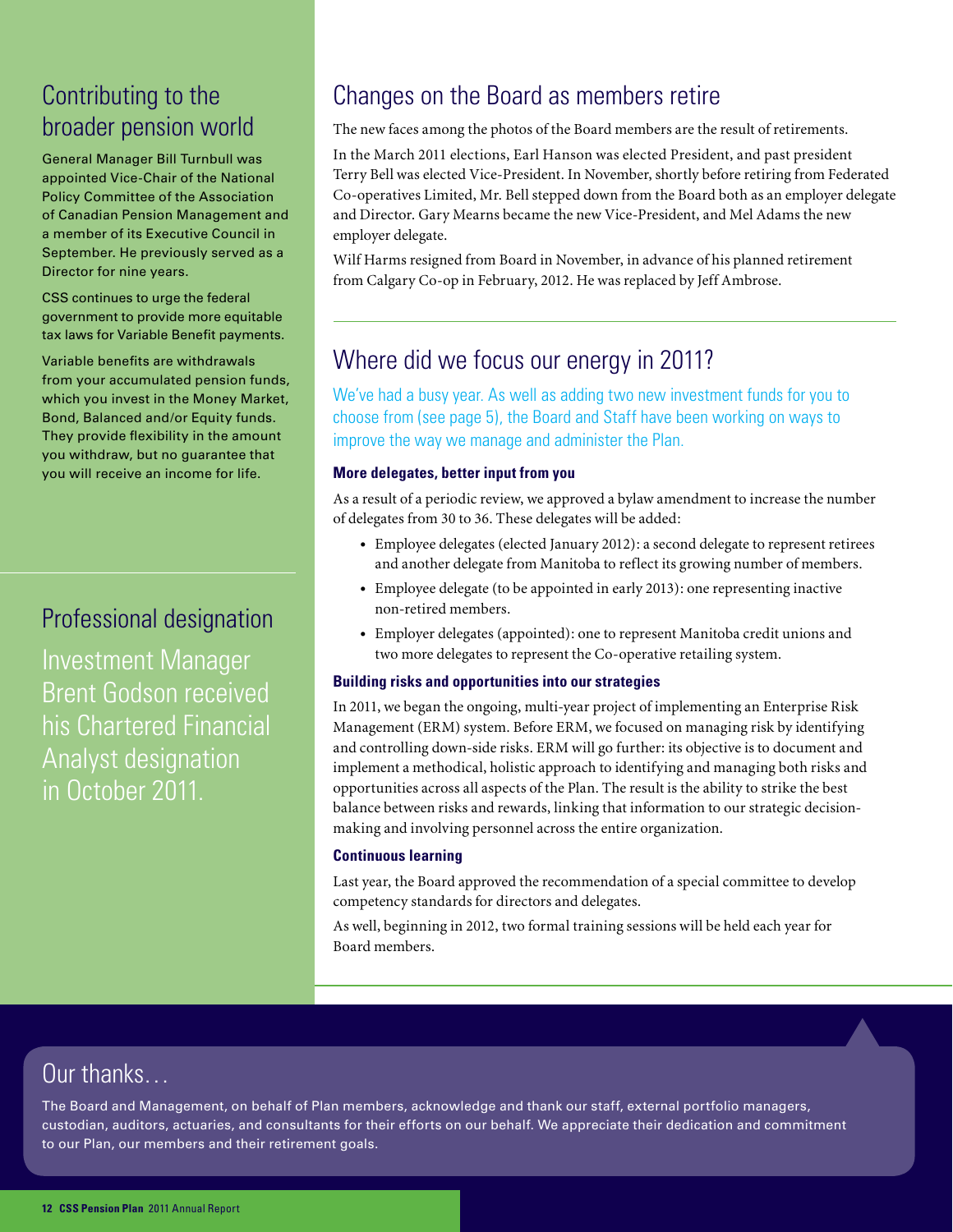# Our mission and vision

The Co-operative Superannuation Society (CSS), a non-profit pension society incorporated on a membership basis, serves as administrator and fund holder for the CSS Pension Plan (Registered Pension Plan #0345868). The Society's original Act of incorporation states "The principal purpose (of the Society) is to provide retirement benefits to and for its members."

For more than 70 years, in partnership with its co-operative and credit union employer members, the Society has administered the CSS Pension Plan following this guiding principle.

### **Mission**

To enable employees of member Co-operatives and Credit Unions to prepare for and fund their retirements, by providing saving and income products and services through a member-owned and controlled, non-profit organization.

### Vision

CSS membership will be highly valued.

### Values

- Service
- Integrity
- Fairness
- Trust
- Simplicity
- • Balance
- Self-help
- Life-long learning
- Democratic control
- Member ownership

### **Objectives**

- To be member-focused
- To provide practical retirement solutions
- To earn competitive investment returns
- To prudently manage risks
- • To communicate openly and understandably
- To meet and exceed applicable regulatory standards
- To maintain a position of leadership and influence in the pension sector
- To employ qualified and committed employees, suppliers and consultants
- To control expense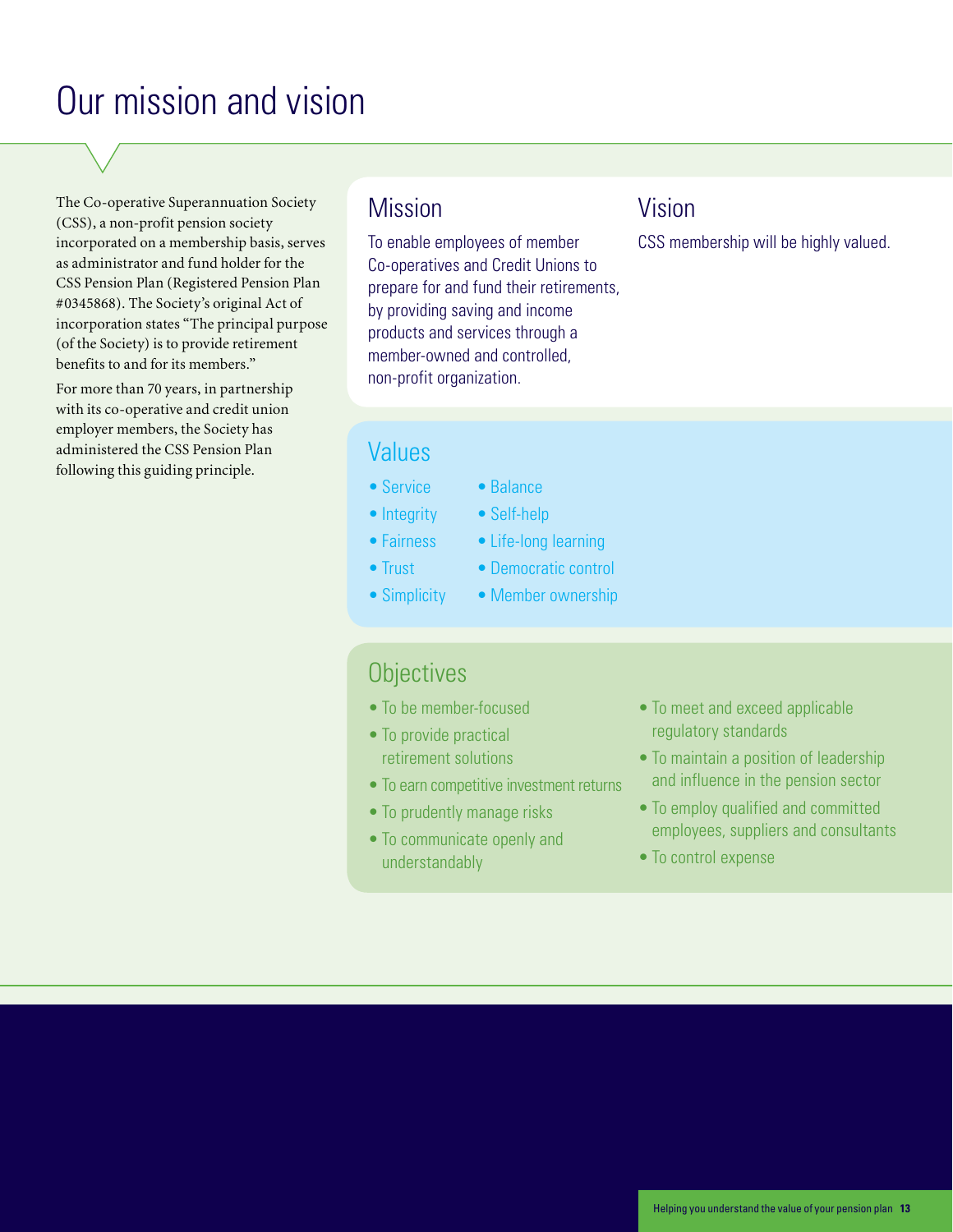

### Management's Responsibility for Financial Information

To the Members of the Co-operative Superannuation Society Pension Plan:

The financial statements of the Co-operative Superannuation Society ("the Society") and the CSS Pension Plan ("the Plan") have been prepared by Plan Management and approved by the Society's Board of Directors. The financial statements have been prepared in accordance with Canadian accounting standards for pension plans. Management is responsible for the contents of the financial statements and the financial information contained within the annual report.

Plan management is responsible for the integrity, objectivity and consistency of the financial information presented. The Plan maintains records and develops and maintains systems of internal controls and supporting procedures to provide reasonable assurance that the assets under administration by the Society are safeguarded and controlled and that transactions comply with the Society's Act of Incorporation and Bylaws and the Plan's Rules and Statement of Investment Policies and Goals.

The Board of Directors of the Society has oversight responsibility for the Plan's systems of internal controls. The Board oversees Management's responsibility for the financial statements by reviewing them with Management and the Society's external auditors before approving them for issuance to the members.

The Society's external auditors, MNP LLP, have conducted an independent examination of the financial statements in accordance with Canadian generally accepted auditing standards, performing tests and other procedures as they consider necessary to express an opinion in their Auditors' Report. The external auditors have full and unrestricted access to Management and the Board to discuss any findings related to the integrity of the Society's financial reporting and the adequacy of the Plan's internal control systems.

WG Turnbull and Brent Godson General Manager **Investment Manager** Investment Manager CSS Pension Plan CSS Pension Plan Secretary-Treasurer Co-operative Superannuation Society

February 16, 2012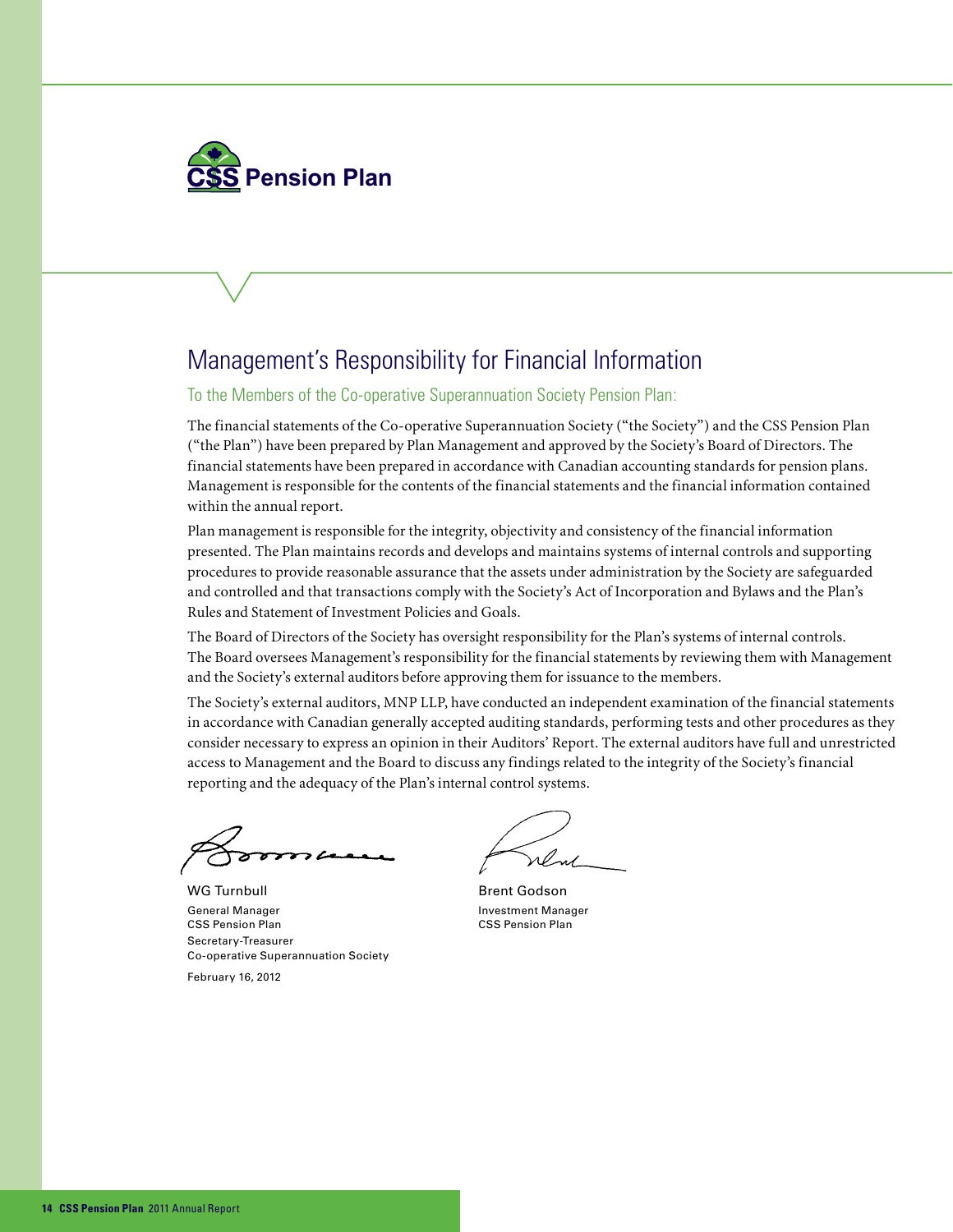### Independent Auditors' Report

### To the Members of the Co-operative Superannuation Society Pension Plan:

We have audited the accompanying financial statements of the Co-operative Superannuation Society Pension Plan, which comprise the statement of financial position as at December 31, 2011, and the statement of changes in net assets available for benefits for the year then ended, and a summary of significant accounting policies and other explanatory information.

### **Management's Responsibility for the Financial Statements**

Management is responsible for the preparation and fair presentation of these financial statements in accordance with Canadian accounting standards for pension plans, and for such internal control as management determines is necessary to enable the preparation of financial statements that are free from material misstatement, whether due to fraud or error.

#### **Auditors' Responsibility**

Our responsibility is to express an opinion on these financial statements based on our audit. We conducted our audit in accordance with Canadian generally accepted auditing standards. Those standards require that we comply with ethical requirements and plan and perform the audit to obtain reasonable assurance about whether the financial statements are free from material misstatement.

An audit involves performing procedures to obtain audit evidence about the amounts and disclosures in the financial statements. The procedures selected depend on the auditors' judgment, including the assessment of the risks of material misstatement of the financial statements, whether due to fraud or error. In making those risk assessments, the auditor considers internal control relevant to the entity's preparation and fair presentation of the financial statements in order to design audit procedures that are appropriate in the circumstances, but not for the purpose of expressing an opinion on the effectiveness of the entity's internal control. An audit also includes evaluating the appropriateness of accounting policies used and the reasonableness of accounting estimates made by management, as well as evaluating the overall presentation of the financial statements.

We believe that the audit evidence we have obtained is sufficient and appropriate to provide a basis for our audit opinion.

#### **Opinion**

In our opinion, the financial statements present fairly, in all material respects, the financial position of the Co-operative Superannuation Society Pension Plan as at December 31, 2011 and its financial performance for the year then ended in accordance with Canadian accounting standards for pension plans.

Saskatoon, Saskatchewan February 16, 2012 **Chartered Accountants** 

 $M N P$ LLP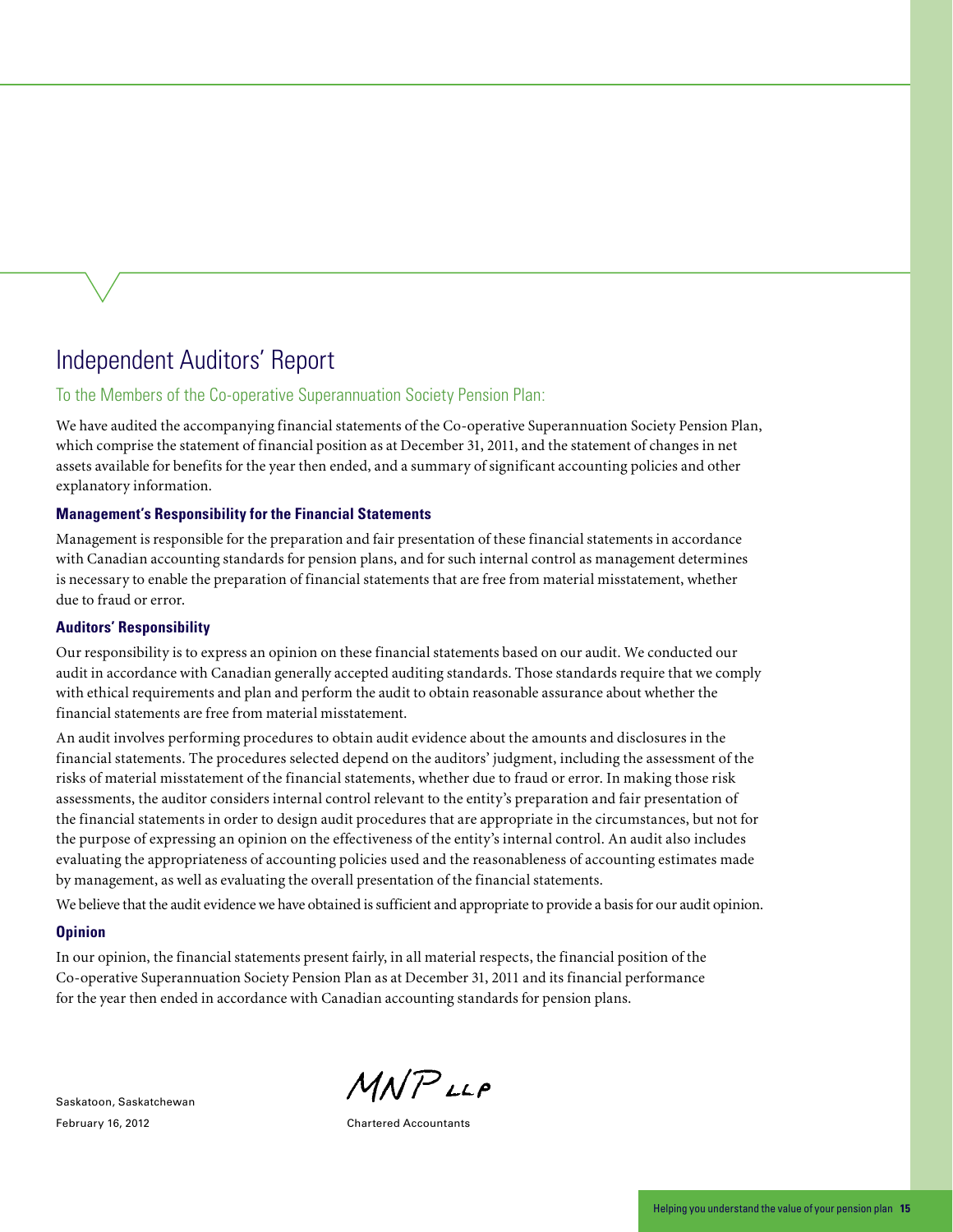#### Co-operative Superannuation Society Pension Plan

### Statement of Financial Position

As at December 31, 2011

### **Investment Funds** *(thousands of dollars)* 2011 2010 Assets Investments (Note 3) 2,479,123 2,517,940 Accrued investment income 6,931 5,931 5,931 5,931 5,931 5,931 5,931 5,931 5,931 5,931 5,931 5,931 5,931 5,931 5,931 5,931 5,931 5,931 5,931 5,931 5,931 5,931 5,931 5,931 5,931 5,931 5,931 5,931 5,931 5,931 5,931 5,931 5,93  $\epsilon$  . Cash 3,779  $\epsilon$  3,444 Accounts receivable Employee contributions 572 606 Employer contributions 554 586 Due from brokers 3,228 7,745 Capital assets 31 44 Interfund balance (NOTE 8) 826 221 **2,495,830** 2,536,517 Liabilities Accounts payable 2,347 Interfund balance (NOTE 8) 757 151 **2,840** 2,498 Net assets available for benefits (SCHEDULE 1) 2,492,990 2,534,019 Represented by: Member contribution accounts (NOTE 7) 2,534,019 **Pensions Fund** *(thousands of dollars)* 2011 2010 Assets Investments (NOTE 3) 598,603 549,861 549,861 549,861 549,861 549,861 549,861 549,861 549,861 549,861 549,861 549,861 549,861 549,861 549,861 549,861 549,861 549,861 549,861 549,861 549,861 549,861 549,861 549,861 549,861 5 Accrued investment income 5,150 **604,459** 555,011 Liabilities **Due to brokers** 4 498 Accounts payable 298 Interfund balance (Note 8) 69 70 383 866 Net assets available for benefits 604,076 604,076 554,145

The accompanying notes are an integral part of these financial statements.

Approved on behalf of the Board

Represented by:

Earl Harron

Bennum

Pension reserve 554,145

Director Director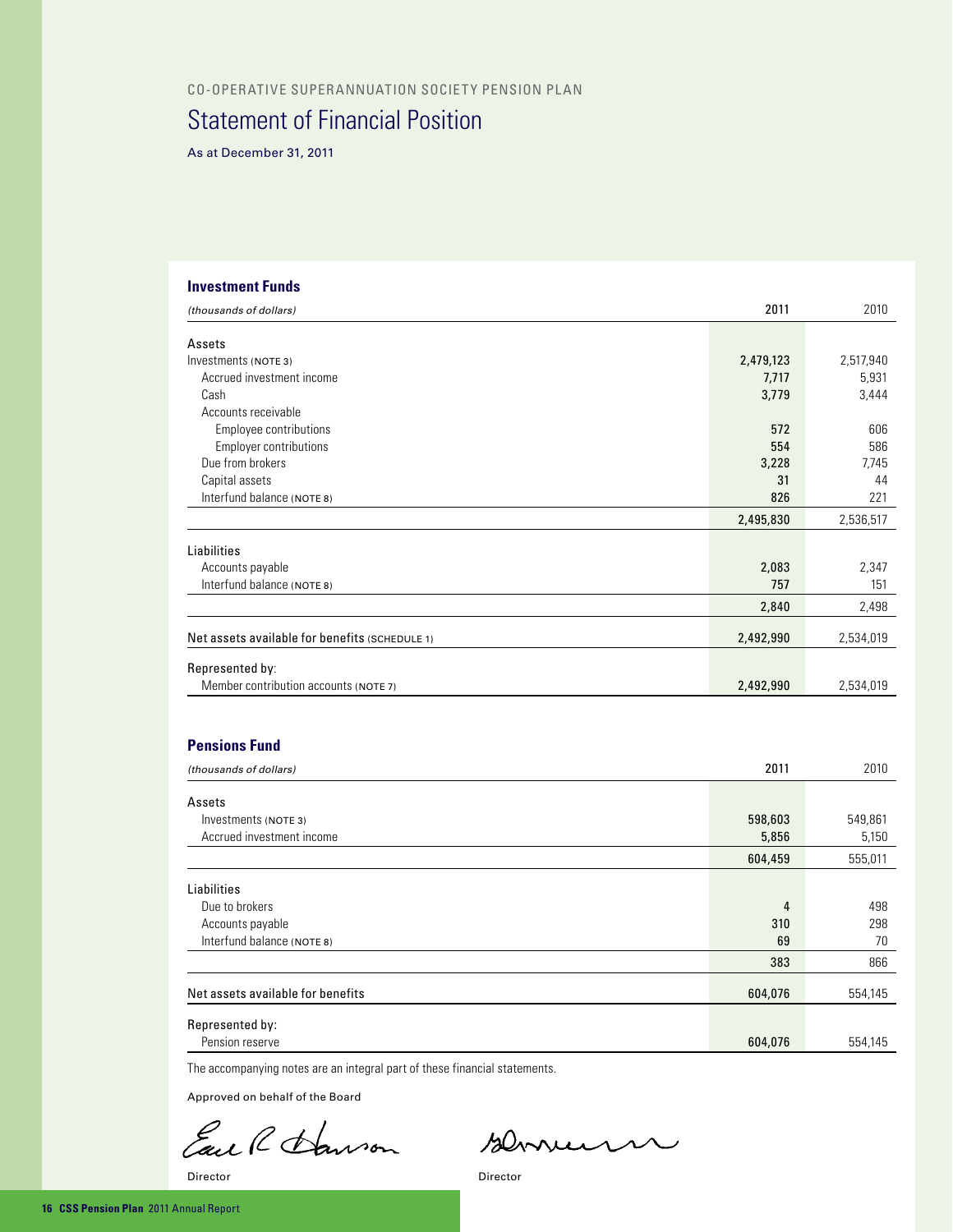Co-operative Superannuation Society Pension Plan

# Statement of Changes in Net Assets Available for Benefits

For the year ended December 31, 2011

| <b>Investment Funds</b>                                     |           |           |
|-------------------------------------------------------------|-----------|-----------|
| (thousands of dollars)                                      | 2011      | 2010      |
| Increase in assets                                          |           |           |
| Investment income                                           |           |           |
| Interest                                                    | 38,614    | 37,888    |
| Dividends                                                   |           |           |
| Canadian dividends                                          | 12,648    | 11,301    |
| Foreign dividends                                           | 12,831    | 10,901    |
| Pooled fund distributions                                   | 12,543    | 11,398    |
| (Decrease) increase in market value of investments          | (73, 443) | 172,825   |
| Other                                                       | 346       | 546       |
|                                                             | 3,539     | 244,859   |
| Contributions                                               |           |           |
| Employee                                                    | 57,421    | 54,672    |
| Employer                                                    | 54,477    | 50,189    |
|                                                             | 111,898   | 104,861   |
| Total increase in assets                                    | 115,437   | 349,720   |
| Decrease in assets                                          |           |           |
| Administrative expenses                                     |           |           |
| Investment services                                         | 5,985     | 5,206     |
| Investment transaction costs (recoveries)                   | (30)      | 101       |
| Salaries and employment costs                               | 1,088     | 1,022     |
| Operations                                                  | 534       | 602       |
| Membership control                                          | 174       | 176       |
| Administrative expenses recovery                            | (805)     | (790)     |
|                                                             | 6,946     | 6,317     |
| Equity repayments                                           | 107,332   | 101,988   |
| Variable benefit payments                                   | 8,086     | 6,902     |
| Non-vested funds to be returned to contributing employer    |           | 83        |
| Equity transferred to Pensions Fund                         | 34,102    | 28,635    |
|                                                             | 149,520   | 137,608   |
|                                                             |           |           |
| Total decrease in assets                                    | 156,466   | 143,925   |
| (Decrease) increase in net assets                           | (41, 029) | 205,795   |
| Net assets available for benefits, beginning of year        | 2,534,019 | 2,328,224 |
| Net assets available for benefits, end of year (SCHEDULE 2) | 2,492,990 | 2,534,019 |

The accompanying notes are an integral part of these financial statements.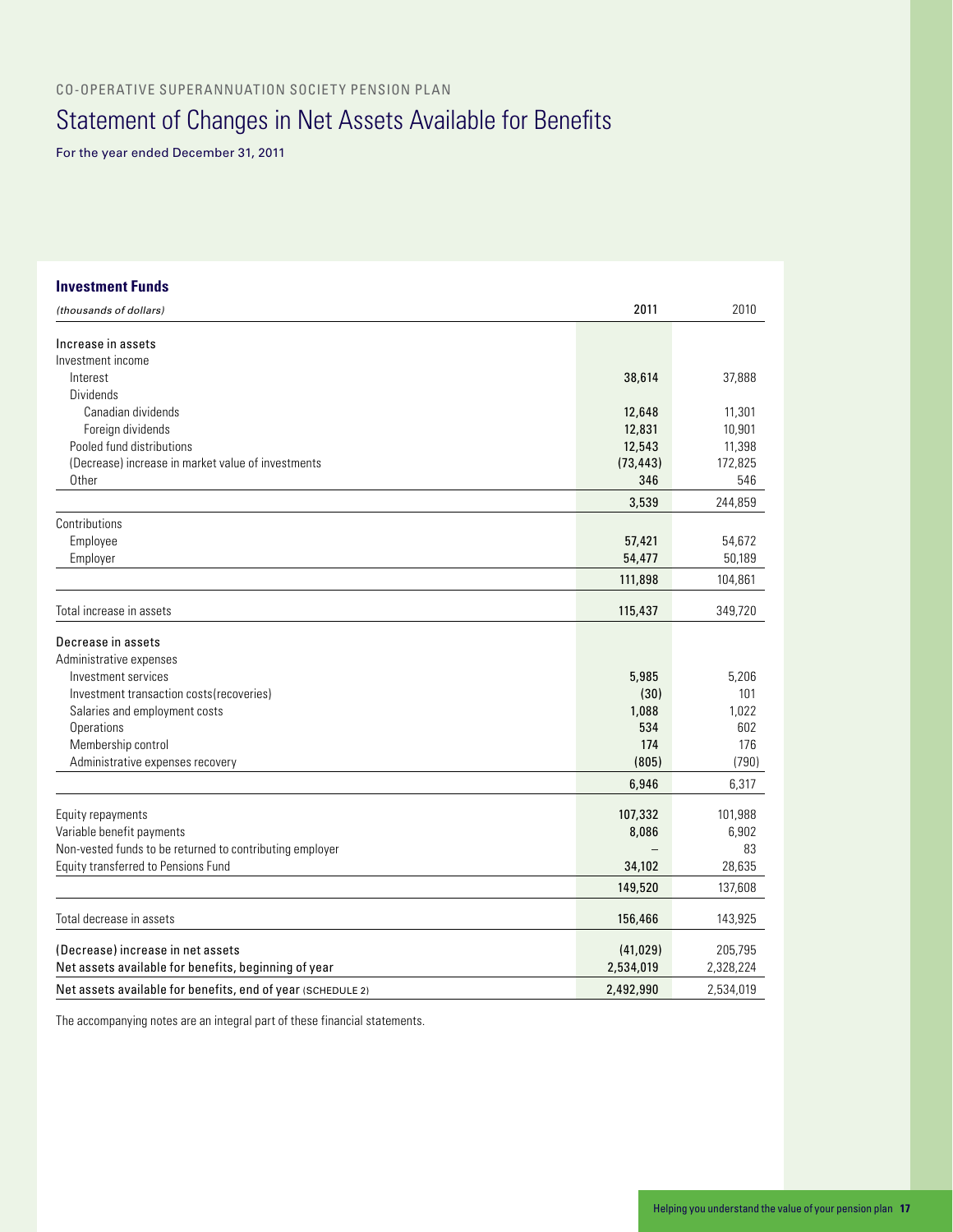# Statement of Changes in Net Assets Available for Benefits

For the year ended December 31, 2011

| <b>Pensions Fund</b>                                 |         |         |
|------------------------------------------------------|---------|---------|
| (thousands of dollars)                               | 2011    | 2010    |
| Increase in assets                                   |         |         |
|                                                      |         |         |
| Investment income                                    |         |         |
| Interest                                             | 26,357  | 26,568  |
| Increase in market value of investments              | 34,485  | 19,882  |
| Other                                                | 73      | 34      |
| Equity transferred from Investment Funds             | 34,102  | 28,635  |
| Total increase in assets                             | 95,017  | 75,119  |
| Decrease in assets                                   |         |         |
| Pension paid                                         | 44,280  | 43,009  |
| Interest on interfund balance                        |         |         |
|                                                      |         |         |
| Administrative expenses                              | 805     | 790     |
| Total decrease in assets                             | 45,086  | 43,799  |
| Increase in net assets                               | 49,931  | 31,320  |
|                                                      |         |         |
| Net assets available for benefits, beginning of year | 554,145 | 522,825 |
| Net assets available for benefits, end of year       | 604,076 | 554,145 |

The accompanying notes are an integral part of these financial statements.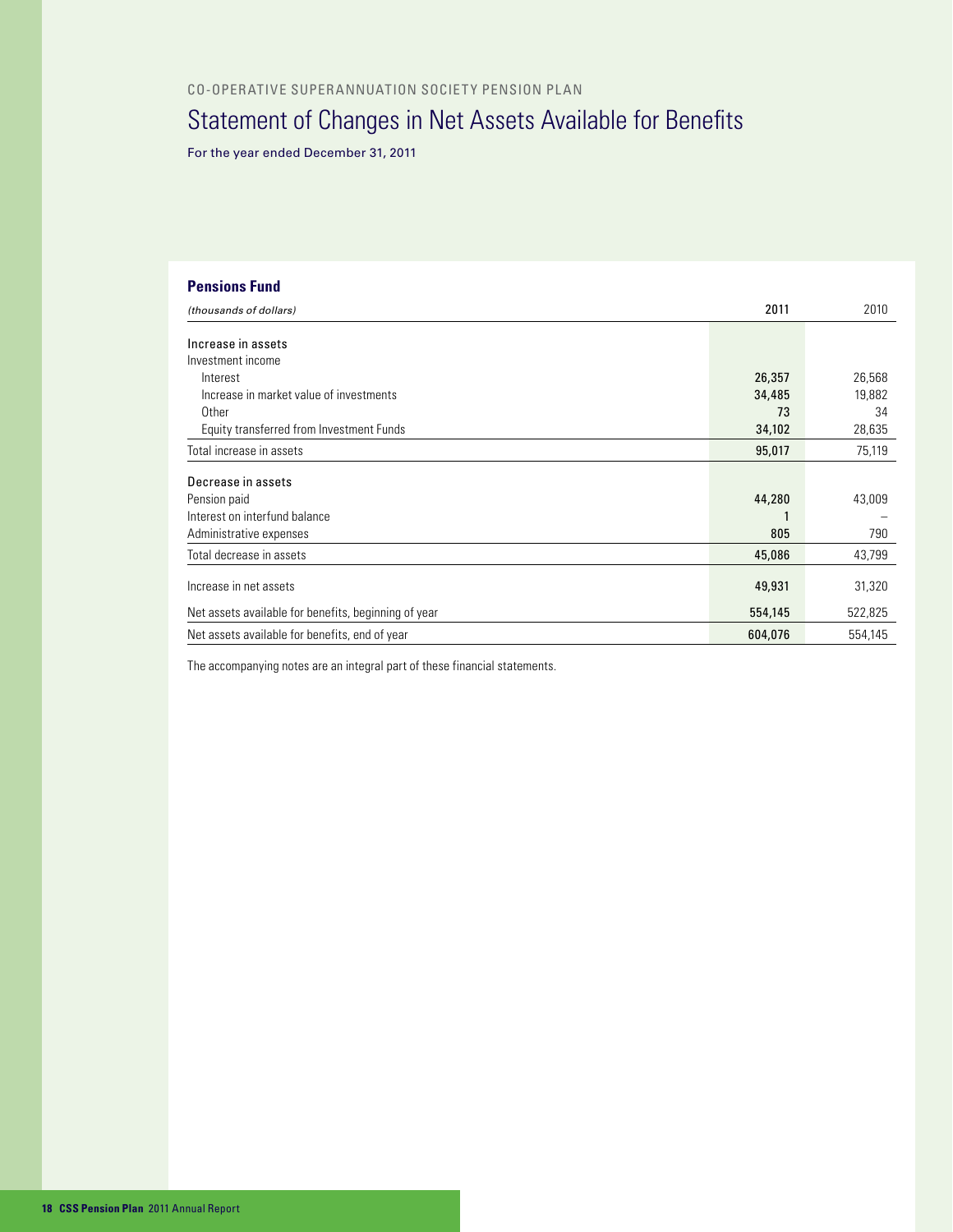### Notes to the Financial Statements

For the year ended December 31, 2011

### 1. DESCRIPTION OF PLAN

A summary description of the Co-operative Superannuation Society Pension Plan ("the Plan") appears below. For complete information, refer to the Co-operative Superannuation Society's Act of Incorporation, its Bylaws, and the Rules and Regulations of the Co-operative Superannuation Society Pension Plan.

#### **(a) General**

The Co-operative Superannuation Society ("the Society") is a non-profit pension society incorporated on a membership basis by a private Act of the Saskatchewan Legislature. The Society serves as administrator of the Co-operative Superannuation Society (CSS) Pension Plan and as trustee of five investment funds.

The Co-operative Superannuation Society Pension Plan ("the Plan") is a multi-employer defined contribution pension plan. The Plan's purpose is to enable employees of member Co-operatives and Credit Unions to prepare for and fund their retirements by providing tax-deferred saving and income products and services through a member owned and controlled non-profit organization.

Member employees bear the risk of investment losses and are the sole beneficiaries of investment gains.

The Plan includes 406 independent co-operatives and credit unions and more than 35,000 of their current and past employees. The Plan also pays retirement income to more than 6,000 of their retired employees. Each of these employers, employees and retirees is a member of the Plan. Actively contributing employers and employees, and retirees receiving pensions or variable benefit payments from the Plan, are also members of the Society.

The Plan is registered under the Income Tax Act and the Saskatchewan Pension Benefits Act (Registration Number 0345868) and is not subject to income taxes.

#### **(b) Funding Policy**

Each participating employer must establish a required contribution rate for its employees between 0% and 9% of salary or compensation. Employers must deduct employees' required contributions from their salary and match that contribution with an employer contribution of an equal amount. If the employee required contribution rate is set at 0%, the employer must still contribute a minimum of 1% of salary or compensation. The Plan permits both employees and employers to make additional voluntary contributions to the Plan. The total of all contributions to the Plan may not exceed the annual limit prescribed by the Income Tax Act.

#### **(c) Vesting**

Employer contributions vest in employees immediately upon receipt by the Plan.

#### **(d) Investment Funds**

The Plan offers members four unitized funds for the investment of their contributions and accumulated benefits – a Balanced Fund, a Money Market Fund, a Bond Fund and an Equity Fund. The number and type of investment funds offered to members is determined by the Society's Board of Directors.

Members are permitted, but not required to choose how they wish to distribute their contributions and accumulated benefits among the investment funds offered. Members who do not make a choice are invested in the Plan's default investment option, which is the Balanced Fund.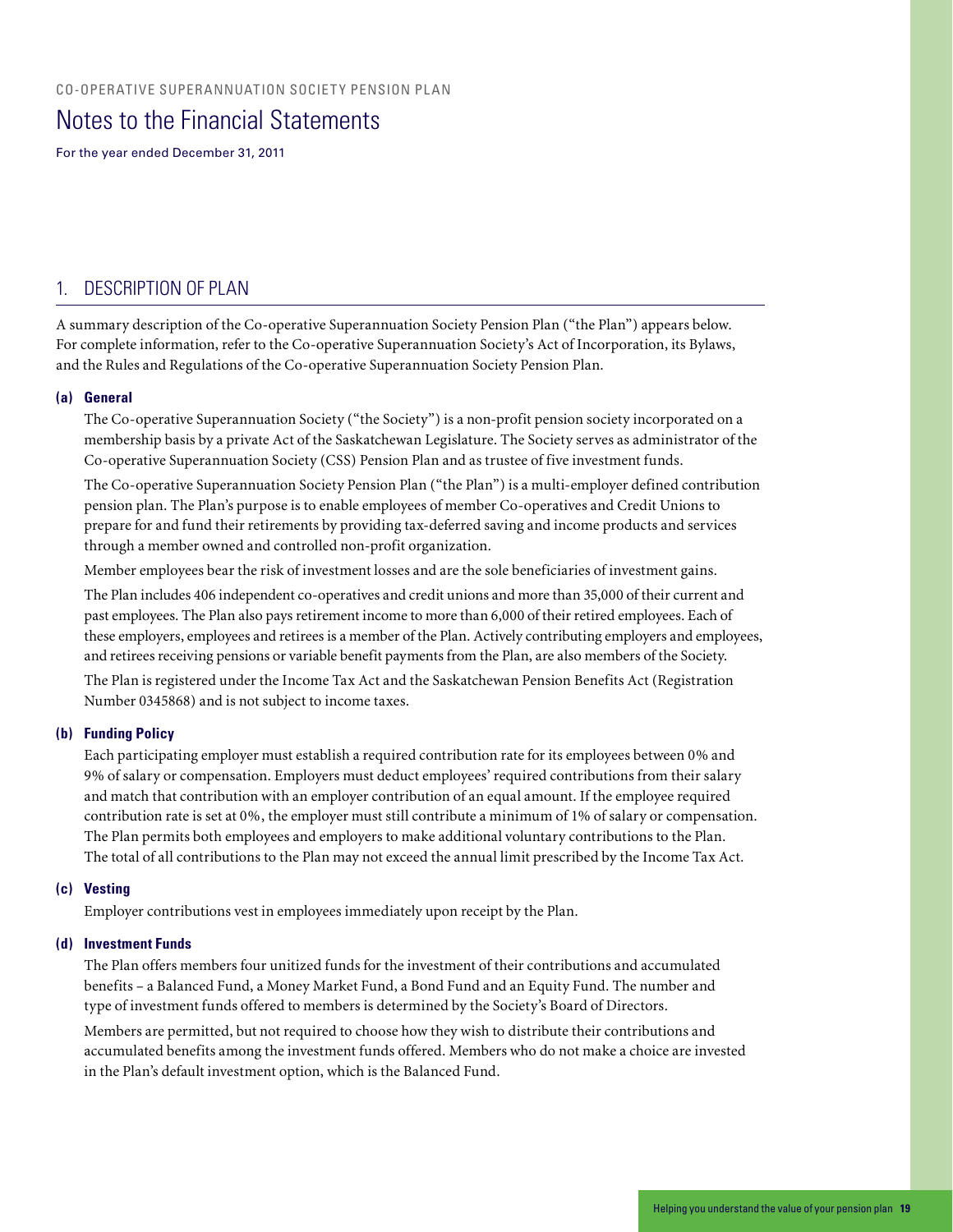#### **(e) Retirement**

Employees who no longer work for an employer member of the Plan may apply for retirement benefits upon reaching age 50 or once the employee's age plus years of completed continuous service reaches a factor of 75. Phased retirement, as permitted under the Income Tax Act and provincial pension legislation, is also available to employees with the consent of their employer.

The Plan offers retirees two internal retirement income options – a fixed monthly pension and a variable benefit payment option. Members' accumulated benefits may also be transferred to an insurer or financial institution licensed to provide retirement income products. Retirees must start a retirement income from the Plan or transfer their benefits into a self-directed lifetime retirement income product no later than the maximum age of deferral under the Income Tax Act.

#### **(f) Pensions**

The accumulated benefits of retirees who choose to start a fixed monthly pension are transferred into the CSS Pensions Fund – a segregated portfolio that secures the Plan's pension liability. Monthly pension payments are paid from this Fund. The Plan offers both single and joint life pensions.

Pensions provided by the Plan may receive periodic ad hoc increases, subject to the solvency of the CSS Pensions Fund and the policies adopted by the Plan's Board of Directors.

#### **(g) Variable Benefit Payments**

The accumulated benefits of members who choose to start a variable benefit payment remain in their account and under their control, invested in the Plan's Investment Funds as directed by the member. Variable benefit payments are periodic withdrawals taken directly from the member's accumulated benefits. Members may select a monthly or annual payment. Members receiving variable benefit payments have control over the amounts withdrawn, subject to the limits in the Income Tax Act and applicable pension legislation. Depending on the member's investment returns and payment choices, a variable benefit payment may not provide a lifetime retirement income.

#### **(h) Disability Pensions**

In the event of termination due to health, injury or disability, a pension or variable benefit payment may commence at any age, subject to the Plan receiving acceptable medical confirmation.

#### **(i) Death Benefits**

In the event of a member's death prior to starting a pension or variable benefit payment, the member's accumulated benefits are paid to the member's spouse, beneficiary or estate in accordance with the member's designation, but subject to the provisions of the Income Tax Act and applicable pension legislation.

#### **(j) Termination Options**

Upon final termination of employment with any employer participating in the Plan, an employee member has the following options:

#### *Accumulated benefits locked-in for pension*

The member may:

- i) leave locked-in benefits in the Plan to commence a pension or variable benefit payment when eligible to do so, or
- ii) provided that the member has not started a pension, he/she may transfer locked-in benefits to a registered plan with an insurer or financial institution licensed to provide retirement income products that meet the conditions prescribed by the Income Tax Act and applicable pension legislation.

#### *Accumulated benefits not locked-in for pension*

#### The member may:

- i) leave non-locked-in benefits in the Plan to commence a pension or start a variable benefit payment, or;
- ii) provided that the member has not started a pension, he/she may withdraw non-locked-in benefits in the form of a cash payment net income tax or as a qualified transfer to a registered plan with an insurer or financial institution.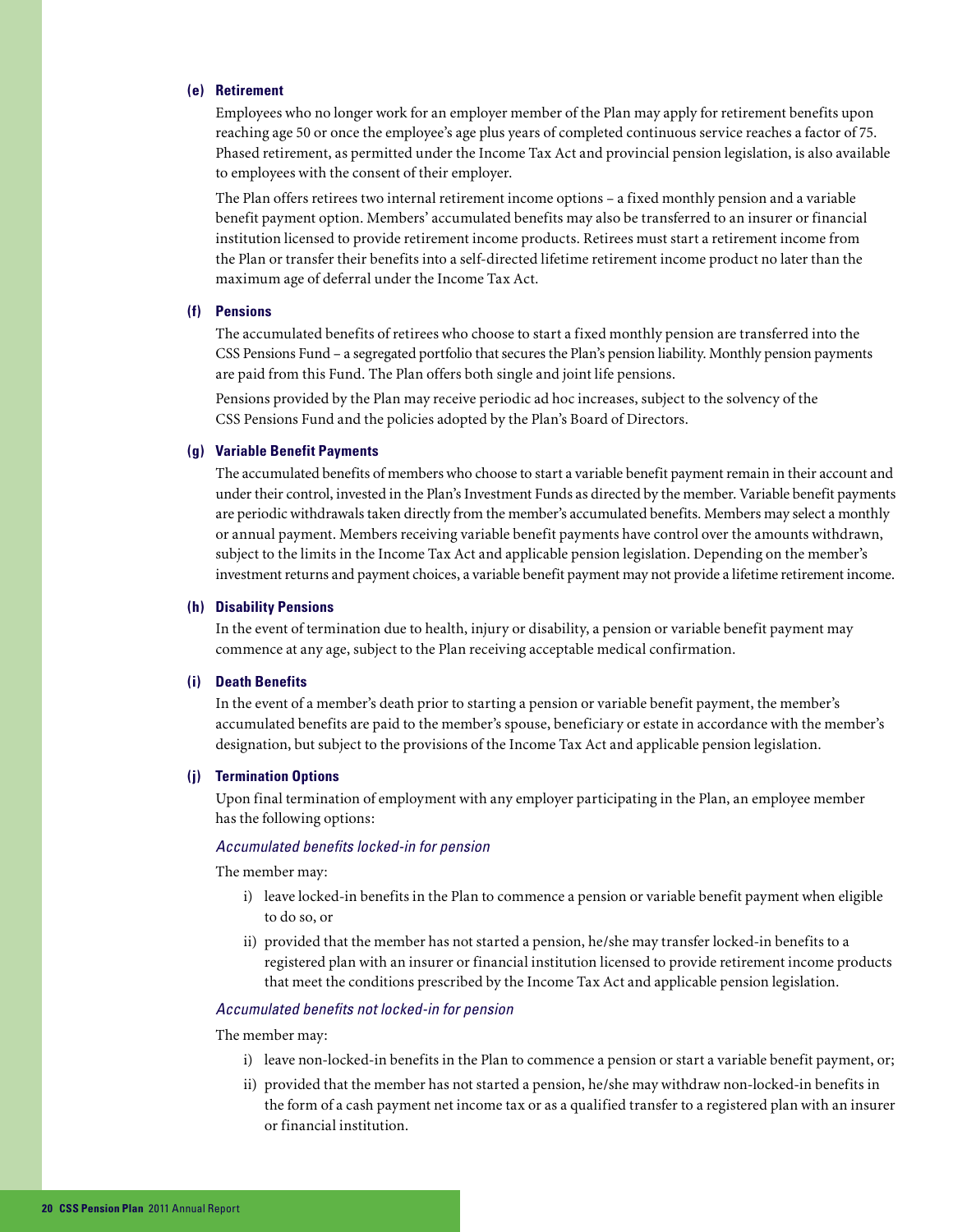#### **(k) Administrative and Investment Expense**

All Plan expenses are paid directly from the Balanced Fund. Expenses associated with the administration of and the investment of the assets held in the other four funds are reimbursed in the form of a daily accrual charged to these funds and credited to the Balanced Fund.

### 2. SUMMARY OF SIGNIFICANT ACCOUNTING POLICIES

#### **Basis of Presentation**

These financial statements are prepared in accordance with Canadian accounting standards for pension plans. The statements present the combined operations of the Co-operative Superannuation Society and the Co-operative Superannuation Society Pension Plan, independent of participating employers and plan members.

#### **Investment Transactions and Income**

Investment transactions are recognized on the trade date (the date upon which substantial risks and rewards have been transferred). Investment transaction costs are recognized in the statement of changes in net assets available for benefits in the period incurred.

Investment income consists of earned income (interest and dividends), realized gains and losses on disposal of investments, and unrealized gains and losses resulting from changes in the market value of investments, including pooled fund distributions.

Average cost reflects the purchase cost of the investment and includes direct acquisition costs.

| Category                                         | <b>Basis of Valuation</b>                                    |
|--------------------------------------------------|--------------------------------------------------------------|
| Interest Income                                  | <b>Accrual basis</b>                                         |
| Dividend Income                                  | Accrual basis on the ex-dividend date                        |
| Realized gains and losses for investments sold   | Difference between proceeds on disposal and the average cost |
| Unrealized gains and losses for investments held | Difference between market value and the average cost         |

#### **Investment Valuation**

Fixed income and equity investments are stated at market values as determined by reference to quoted year-end prices provided by independent investment services organizations. Pooled funds are stated at the year-end unit values, which reflect the market value of their underlying securities.

Short-term investments are recorded at cost, which together with accrued interest or discount earned, approximates market value.

#### **Foreign Currency Translation**

Transactions in foreign currencies are translated into Canadian dollars at rates of exchange prevailing on the transaction date. Investments denominated in foreign currencies and held at the end of the year are translated at exchange rates in effect at year-end. The resulting realized and unrealized gains and losses are included in investment income.

#### **Financial Instruments**

The carrying amounts of the Plan's receivables, payables, and accruals approximate fair value due to their shortterm nature.

#### **Derivative Financial Instruments**

Derivative financial instruments are financial contracts, the value of which is derived from changes in underlying assets or indices as measured at the closing date of the period being reported. Derivative transactions are conducted in the over-the-counter market directly between two counter parties or on regulated exchange markets. All derivative financial instruments are recorded at market value using market prices. Where quoted market values are not readily available, appropriate valuation techniques are used to determine market value.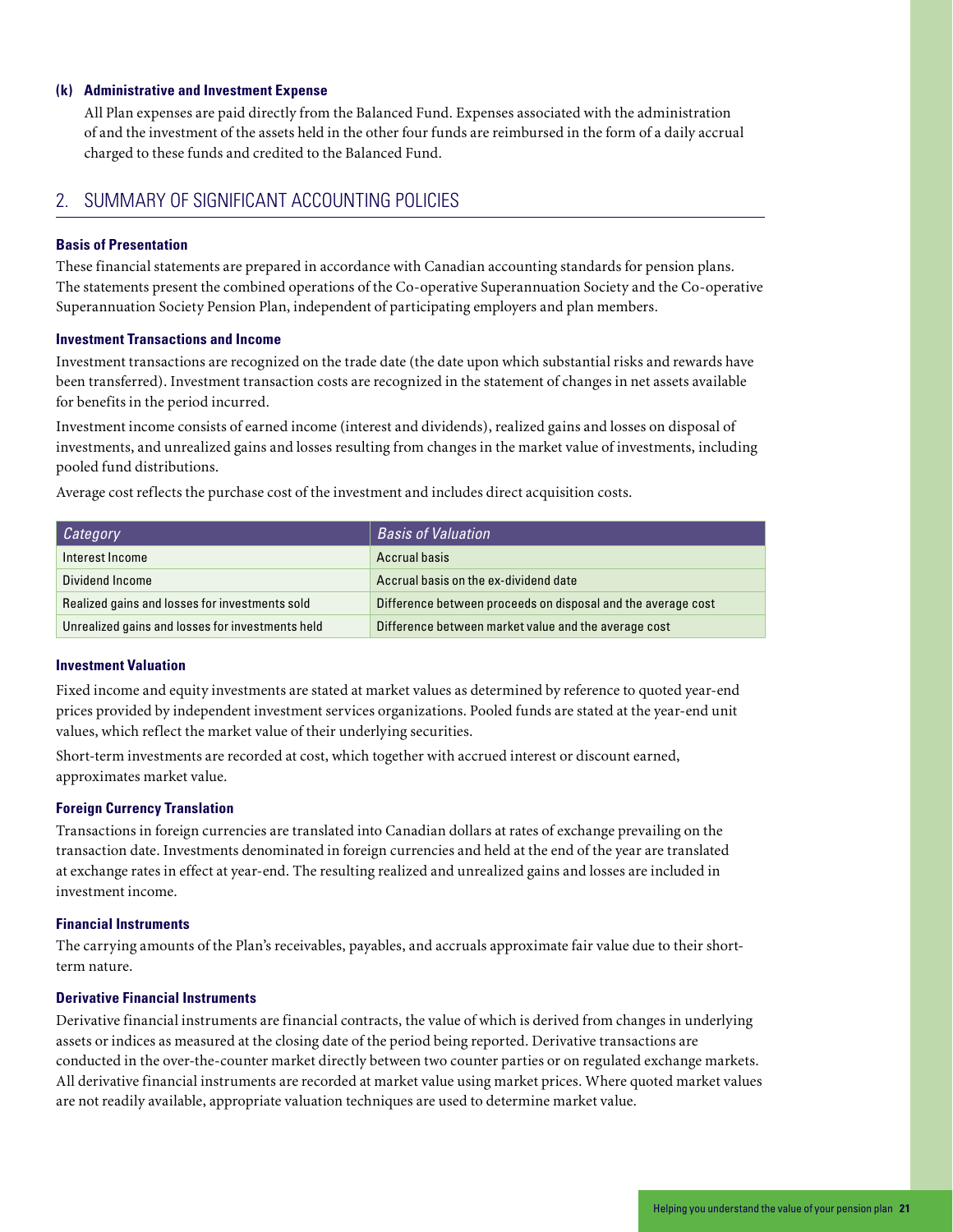### 3. INVESTMENTS

The Society serves as trustee for the Pensions Fund and 4 unitized Investment funds: a Balanced Fund, a Money Market Fund, a Bond Fund, and an Equity Fund. The structures of these funds are determined by the Society's Board of Directors, which sets the Plan's Investment Policy. The Plan's Investment Policy conforms to the legal requirements and best practice guidelines applicable to pension trusts.

#### **CSS PENSIONS FUND**

| (thousands of dollars)         | 2011 |                 |                          | 2010 |                 |                          |
|--------------------------------|------|-----------------|--------------------------|------|-----------------|--------------------------|
|                                |      | Market<br>Value | Investment<br>Percentage |      | Market<br>Value | Investment<br>Percentage |
| <b>Custodial Cash Accounts</b> | \$   | (87)            |                          | \$   | 66              |                          |
| Short-term                     |      | 7,661           |                          |      | 10,735          |                          |
|                                |      | 7,574           | 1.3%                     |      | 10,801          | 2.0%                     |
| <b>Bonds and Debentures</b>    |      |                 |                          |      |                 |                          |
| Federal                        |      | 74,417          |                          |      | 59,478          |                          |
| Provincial                     |      | 239,121         |                          |      | 240,151         |                          |
| Municipal                      |      | 27,902          |                          |      | 12.457          |                          |
| Corporate                      |      | 249,589         |                          |      | 226,974         |                          |
|                                |      | 591,029         | 98.7%                    |      | 539.060         | 98.0%                    |
| Total                          | \$   | 598,603         | 100.0%                   | \$   | 549.861         | 100.0%                   |

The Pensions Fund contains Canadian bonds and short-term investments. An immunization strategy is employed by the Pensions Fund Manager to ensure that cash flows from the fund will meet the Plan's pension payroll, and to render the portfolio immune to changes in interest rates.

#### **CSS INVESTMENT FUNDS**

| (thousands of dollars)                                                                                                           |                                                                        | 2011                     |                                                                         | 2010                     |  |  |
|----------------------------------------------------------------------------------------------------------------------------------|------------------------------------------------------------------------|--------------------------|-------------------------------------------------------------------------|--------------------------|--|--|
| Investment<br>Type                                                                                                               | Market<br>Value                                                        | Investment<br>Percentage | Market<br>Value                                                         | Investment<br>Percentage |  |  |
| <b>Custodial Cash Accounts</b><br>Short-term<br>Short-term pooled fund                                                           | \$<br>11,255<br>30,622<br>164,973                                      |                          | \$<br>10,821<br>27,499<br>120,902                                       |                          |  |  |
|                                                                                                                                  | 206,850                                                                | 8.3%                     | 159,222                                                                 | 6.3%                     |  |  |
| <b>Bonds and Debentures</b><br>Federal<br>Provincial<br>Municipal<br>Corporate<br>Corporate - foreign<br>Pooled Fund<br>Equities | 159,930<br>127,903<br>17,101<br>292,332<br>9.993<br>274,390<br>881,649 | 35.6%                    | 147,795<br>156,449<br>16,224<br>242,421<br>12.938<br>297,122<br>872,949 | 34.7%                    |  |  |
| Canadian shares                                                                                                                  | 457,731                                                                |                          | 515,987                                                                 |                          |  |  |
| Translated to Canadian dollars<br>U.S.<br>Pooled Fund U.S. Indexed<br>Non-North American<br>Pooled Fund Non-North American       | 457,731<br>97,858<br>390,311<br>256,484<br>188,240                     | 18.5%                    | 515,987<br>99.606<br>380,282<br>284,326<br>205,568                      | 20.5%                    |  |  |
|                                                                                                                                  | 932,893                                                                | 37.6%                    | 969,782                                                                 | 38.5%                    |  |  |
| Total                                                                                                                            | \$<br>2,479,123                                                        | 100.0%                   | \$<br>2,517,940                                                         | 100.0%                   |  |  |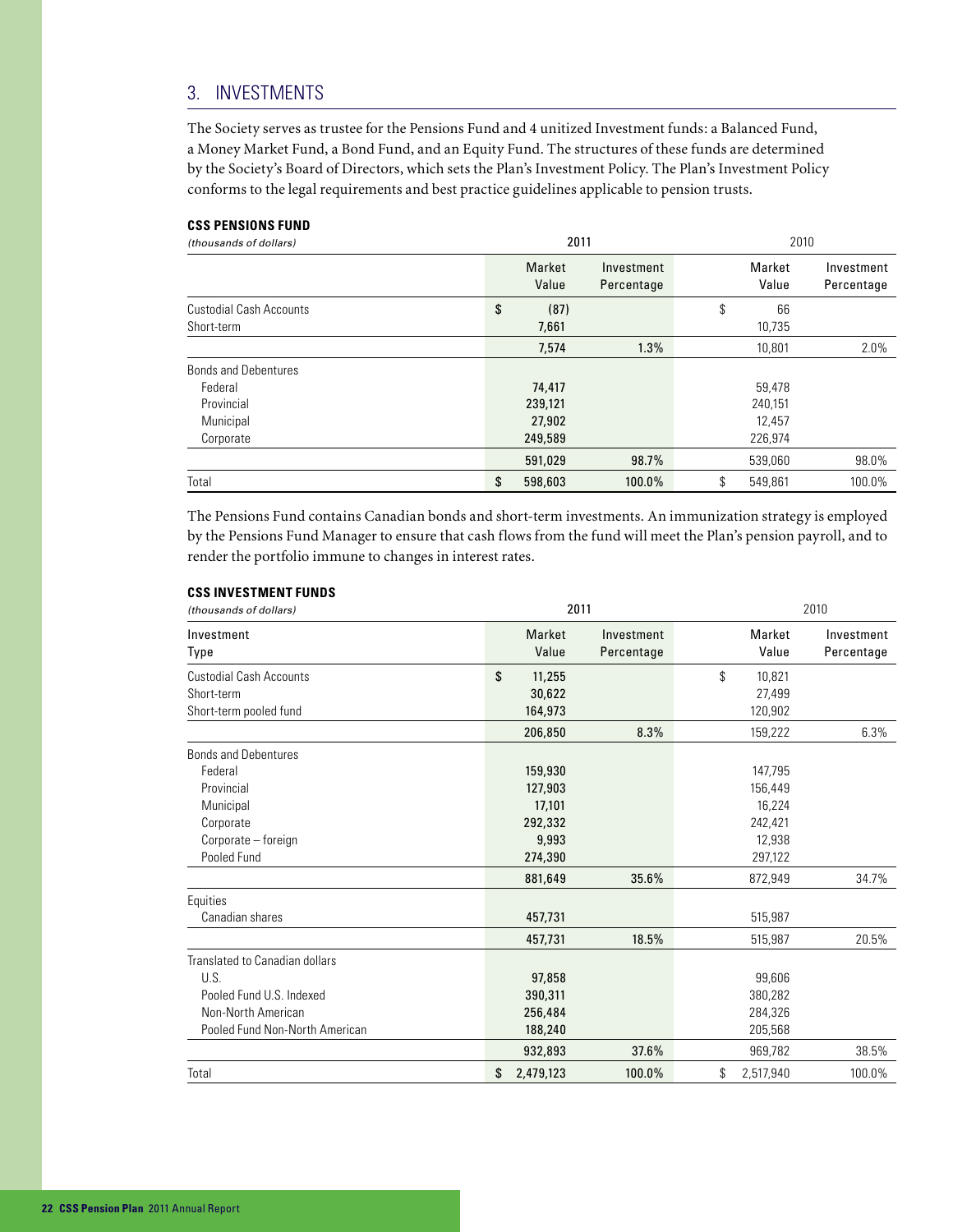The CSS Investment Funds contain Canadian and foreign equities, Canadian bonds, short-term investments and units in pooled funds. The Balanced Fund contains cash, short-term investments, Canadian and foreign equities, Canadian and foreign bonds, and units in pooled funds ( short-term, bonds, U.S Indexed, and Non-North American) The Money Market Fund contains units in a short-term pooled fund. The Equity Fund contains cash, short-term investments, Canadian and foreign equities including units in U.S. Indexed and Non-North American pooled funds. The Bond fund contains cash, short-term investments, units in a bond pooled fund, and Canadian and foreign bonds.

#### **MAV 2 Notes /Asset Backed Commercial Paper**

CSS Pension Plan continues to hold Master Asset Vehicle (MAV 2) notes in the CSS Balanced Fund. CSS Pension Plan has determined the fair value of the MAV 2 notes using recent market prices for the notes to the extent that prices are available. The market prices were based on bids received from multiple dealers and reflect an illiquid market.

#### **MAV 2 NOTES**

|                        |  |                   | 2011            |   | 2010                     |          |   |                   |
|------------------------|--|-------------------|-----------------|---|--------------------------|----------|---|-------------------|
| (thousands of dollars) |  | <b>Face Value</b> | <b>Discount</b> |   | <b>Fair Value</b>        | Discount |   | <b>Fair Value</b> |
| Class A1               |  | 32,862            | 29%             | S | 23,496                   | 27%      | ¢ | 24,071            |
| Class A2               |  | 21,623            | 37%             |   | 13,731                   | 35%      |   | 13,950            |
| Class B                |  | 3,925             | 46%             |   | 2,130                    | 58%      |   | 1,649             |
| Class C                |  | 1,809             | 65%             |   | 633                      | 89%      |   | 193               |
| Class 13 (1A Tracking) |  | 993               | 100%            |   | $\overline{\phantom{0}}$ | 100%     |   |                   |
| Total                  |  | 61.212            | 35%             | S | 39,990                   | 35%      |   | 39,863            |

As at December 30, 2011 the value used for calculating and reporting unit prices reflected a discount of 7.5% (2010 – 8.8%) from the original MAV 2 notes' face value. The value used for unit pricing was therefore \$16,642,458 (2010 – \$15,936,198) greater than the fair value of the assets as shown above. This equates to a difference of \$0.10  $(2010 - $0.09)$  per unit or 0.72%  $(2010 - 0.65%)$  for the Balanced Fund, the only Investment Fund to hold the MAV 2 notes.

The table below reconciles the Balanced Fund transactional value for Member accounts as at December 31, 2011 with the net assets available for benefits in accordance with GAAP.

|                                                | 2011              |          | 2010              |  |          |  |
|------------------------------------------------|-------------------|----------|-------------------|--|----------|--|
| (Total Fund in thousands of dollars)           | <b>Total Fund</b> | Per Unit | <b>Total Fund</b> |  | Per Unit |  |
| Net Assets available for Benefits              | 2.308.175         | 13.47    | 2.445.239         |  | 13.50    |  |
| Unrealized Loss on MAV 2 notes                 | 16,642            | 0.10     | 15,936            |  | 0.09     |  |
| Other Adjustments as per Note 7                | (916)             | (0.01)   | (1,897)           |  | (0.01)   |  |
| <b>Transactional Value for Member Accounts</b> | 2,323,901         | 13.56    | 2.459.278         |  | 13.58    |  |

Both the fair value according to GAAP recorded in the Plans financial statement and the value used to determine the unit price of the CSS Balanced Fund are estimates based on current information that may become more complete or change. As a result, either or both estimates of value may differ materially from the values reported in subsequent periods or from the actual value realized on any final sale or liquidation of the MAV 2 notes.

#### **Fair Value**

The Plan has classified its financial instrument holdings using a hierarchy that reflects the significance of the inputs used in determining their measurements.

Under the classification structure, financial instruments recorded at unadjusted quoted prices in active markets for identical assets and liabilities are classified in Level 1. Instruments valued using inputs other than quoted prices included in Level 1 that are observable for the asset or liability either directly or indirectly are classified as Level 2. Instruments valued using inputs that are not based on observable market data are classified as Level 3.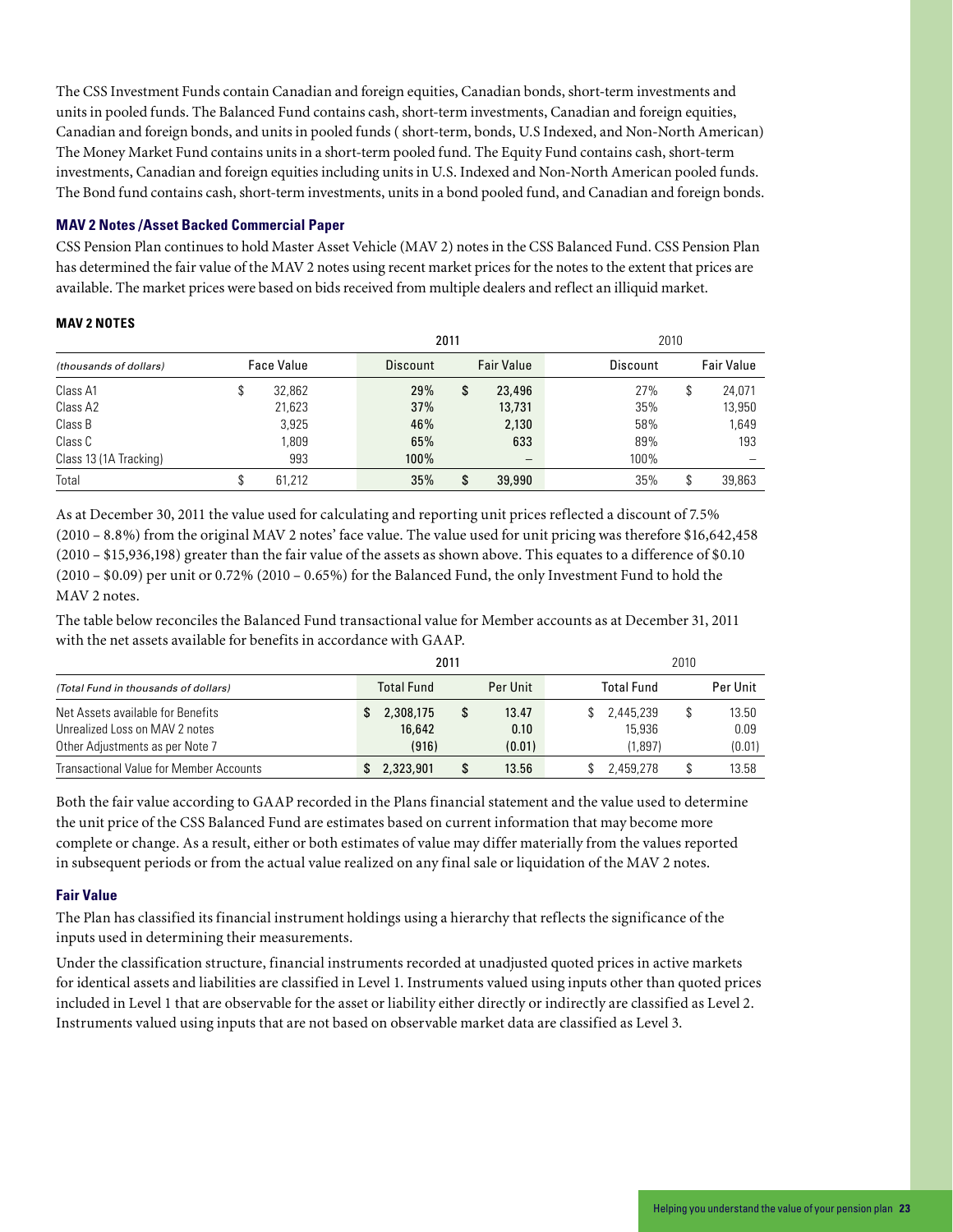|                             | Level 1                        |     |                          | Level 2<br>Level 3 |             | Total |             |                                |     |                          |               |    |             |
|-----------------------------|--------------------------------|-----|--------------------------|--------------------|-------------|-------|-------------|--------------------------------|-----|--------------------------|---------------|----|-------------|
| (thousands of dollars)      | 2011                           |     | 2010                     |                    | 2011        |       | 2010        | 2011                           |     | 2010                     | 2011          |    | 2010        |
| Investment Funds            |                                |     |                          |                    |             |       |             |                                |     |                          |               |    |             |
| <b>Bonds and Debentures</b> | \$<br>$\overline{\phantom{m}}$ | S   |                          | \$                 | 841,659     | S     | 833,085     | \$<br>39,990                   | S   | 39,864                   | \$<br>881,649 | S. | 872,949     |
| Short Term                  |                                |     | $\overline{\phantom{m}}$ |                    | 206,108     |       | 148.401     |                                |     |                          | 206,108       |    | 148.401     |
| Equities                    | 812,074                        |     | 899.919                  |                    | 578,551     |       | 585,850     |                                |     | $\overline{\phantom{m}}$ | 1,390,625     |    | 1,485,769   |
| Total                       | \$<br>812,074                  | \$. | 899.919                  |                    | \$1,626,318 |       | \$1,567,336 | \$<br>39,990                   | -\$ | 39.864                   | \$2,478,382   |    | \$2.507.119 |
| Pensions Fund               |                                |     |                          |                    |             |       |             |                                |     |                          |               |    |             |
| <b>Bonds and Debentures</b> |                                |     | $\overline{\phantom{0}}$ |                    | 591.029     |       | 539.060     |                                |     |                          | 591.029       |    | 539,060     |
| <b>Short Term</b>           |                                |     |                          |                    | 7,661       |       | 10,735      |                                |     |                          | 7,661         |    | 10,735      |
| Total                       | \$<br>$\overline{\phantom{m}}$ | S   |                          | \$                 | 598,690     | \$    | 549.795     | \$<br>$\overline{\phantom{m}}$ | S   | $\overline{\phantom{m}}$ | \$<br>598,690 | \$ | 549.795     |

The following table classifies the Plan's financial instruments within a fair value hierarchy, excluding custodial cash accounts:

The following table represents the changes to Level 3 instruments during the period ending December 31, 2011.

| <b>MAV 2 NOTES</b>      |              |              |
|-------------------------|--------------|--------------|
| (thousands of dollars)  | 2011         | 2010         |
| Balance at January 1    | \$<br>39,864 | \$<br>29,725 |
| Net Purchases and sales | -            |              |
| Net Transfers in (out)  |              |              |
| Gains (losses)          |              |              |
| Realized                | -            |              |
| Unrealized              | 26           | 10,139       |
| Balance at December 31  | \$<br>39,990 | \$<br>39,864 |

### 4. RISK MANAGEMENT

The net assets available for benefits in the Plan's Investment Funds and Pensions Fund consist almost entirely of financial instruments. The risks of holding financial instruments include interest rate risk, credit risk, foreign exchange risk, market risk and liquidity risk.

Significant financial risks are related to the investments held on behalf of Plan members. These financial risks are managed by having an investment policy, which is approved annually by the Board of Directors. The investment policy provides guidelines to the Plan's investments managers for the asset mix of the portfolio regarding quality and quantity of fixed term investments and equity investments. The asset mix helps to reduce the impact of market value fluctuations by requiring investments in different asset classes and in domestic and foreign markets. The Board reviews regular compliance reports from its investment managers and custodian as to their compliance with the investment policy.

#### **Interest Rate Risk**

Interest rate risk refers to the adverse consequences of interest rate changes on the Plan's cash flows, financial position, and income. Each Fund's exposure to interest rate risk, if any, is concentrated in its investments in debt securities including short term investments, bonds and debentures and fixed income pooled funds. The Plan's sensitivity to interest rate changes is estimated using the weighted average duration of the fixed income portfolio. In practice, the actual trading results may differ from these approximations and the difference can be material.

The CSS Pensions Fund has exposure to interest rate risk as follows:

As at December 31, 2011, if the prevailing interest rate had changed by 1%, assuming a parallel shift in the yield curve with all other variables held constant, net assets would have decreased or increased respectively by approximately, \$50,038,601(approximately 8.35 % of assets) (2010 – \$43,598,747 or 7.87% of assets).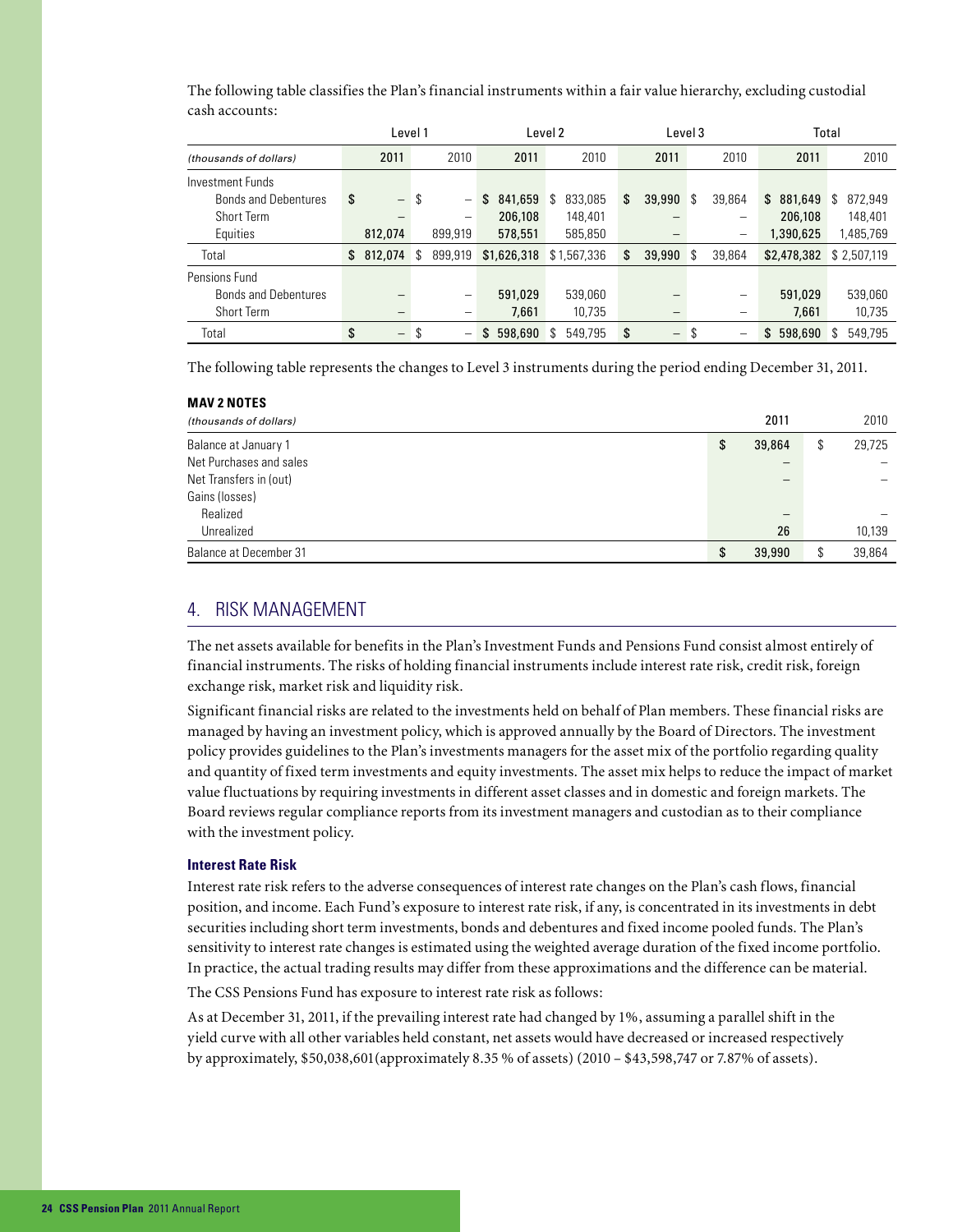The CSS Investment Funds have exposure to interest rate risk as follows:

As at December 31, 2011, if the prevailing interest rate had changed by 1%, assuming a parallel shift in the yield curve with all other variables held constant, net assets would have decreased or increased respectively by approximately, \$58,711,034 (approximately 2.37% of assets) (2010 – \$53,194,401 or 2.10% of net assets).

#### **Credit Risk**

Credit risk refers to the potential loss arising from a party not being unable to meet its financial obligation. The Plan is subject to credit risk within its investment holdings, forward currency contracts and securities lending program.

Credit risk within investments is managed through the Plan's Statement of Investment Policies and Goals. The investment policy establishes limits on the credit exposure to security issuers. At time of purchase, bonds and debentures must have a minimum rating of "BBB" or better for the CSS Investment Funds and "A" or better for the CSS Pensions Fund, and short-term investments must be rated as "R-1 low" or better (ratings as provided by a recognized bond rating agency). As at December 31, 2011, 100% (2010 – 100%) of the Plan's short-term investments were rated "R-1 low" or better and 89.93% (2010 – 90.88%) of the bonds and debentures held in the CSS Investment Funds and 98.59% (2010 – 98.79%) of the bonds and debentures held in the CSS Pensions Fund were rated "A" or better.

Currency Forward contracts are entered into between the Plan and approved counter parties. The credit risk associated with these contracts is mitigated by establishing a minimum number of counter parties, and through credit analysis of counterparties performed by the Currency Manager.

Under the securities lending program, collateral is pledged to the Plan by various counter parties for securities out on loan to the counter parties. The plan has entered into a securities lending agreement with its custodian, CIBC Mellon Global Securities Services Company, to enhance portfolio returns. The securities lending program operates by lending the Plan's available securities to approved borrowers. Credit risk associated with the securities lending program is mitigated by requiring borrowers to provide cash or collateral that exceeds the market value of the loaned securities. At December 31, 2011, securities on loan had a market value of \$370.9 million (2010 – \$269.8 million). Collateral held to secure those loans had a market value of \$386.1 million (2010 – \$271.5 million).

#### **Market Risk**

**CURRENCY**

Market risk is the risk that the value of an investment will fluctuate as a result of changes in the value of financial instruments. Value can be affected by changes in interest rates, foreign exchange rates and security prices.

#### **Foreign Currency Risk (\$CAD)**

The Plan is exposed to currency risk through holdings of foreign equities where investment values may fluctuate due to changes in foreign exchange rates. The Plan manages foreign currency risk by investing in securities that are strategically distributed over several geographic areas to limit exposure to any one foreign currency.

On December 31, 2011, the Plan's foreign currency exposures were as follows:

| <b>UUNNEIVUT</b>                  |               |    |         |
|-----------------------------------|---------------|----|---------|
| (thousands of Canadian dollars)   | 2011          |    | 2010    |
| United States dollar              | \$<br>515,388 | S  | 510,231 |
| British pound sterling            | 84,072        |    | 84,787  |
| Euro                              | 109,315       |    | 137,199 |
| Other European currencies         | 48,878        |    | 52.604  |
| Japanese yen                      | 100,052       |    | 102,968 |
| Other Pacific currencies          | 41,602        |    | 40,431  |
| <b>Emerging Market currencies</b> | 30,645        |    | 35,676  |
| Total                             | \$<br>929,952 | \$ | 963,896 |

The Plan also manages currency risk through the use of currency forwards. These currency forwards are used to hedge approximately 50% of the Plan's developed market foreign currency exposure. As at December 31, 2011 the fair value of the currency forwards payable was \$1,366,943,559 (2010 – \$1,314,879,201) and the fair value of the currency forwards receivable was \$1,369,180,964 (2010 – \$1,323,888,715).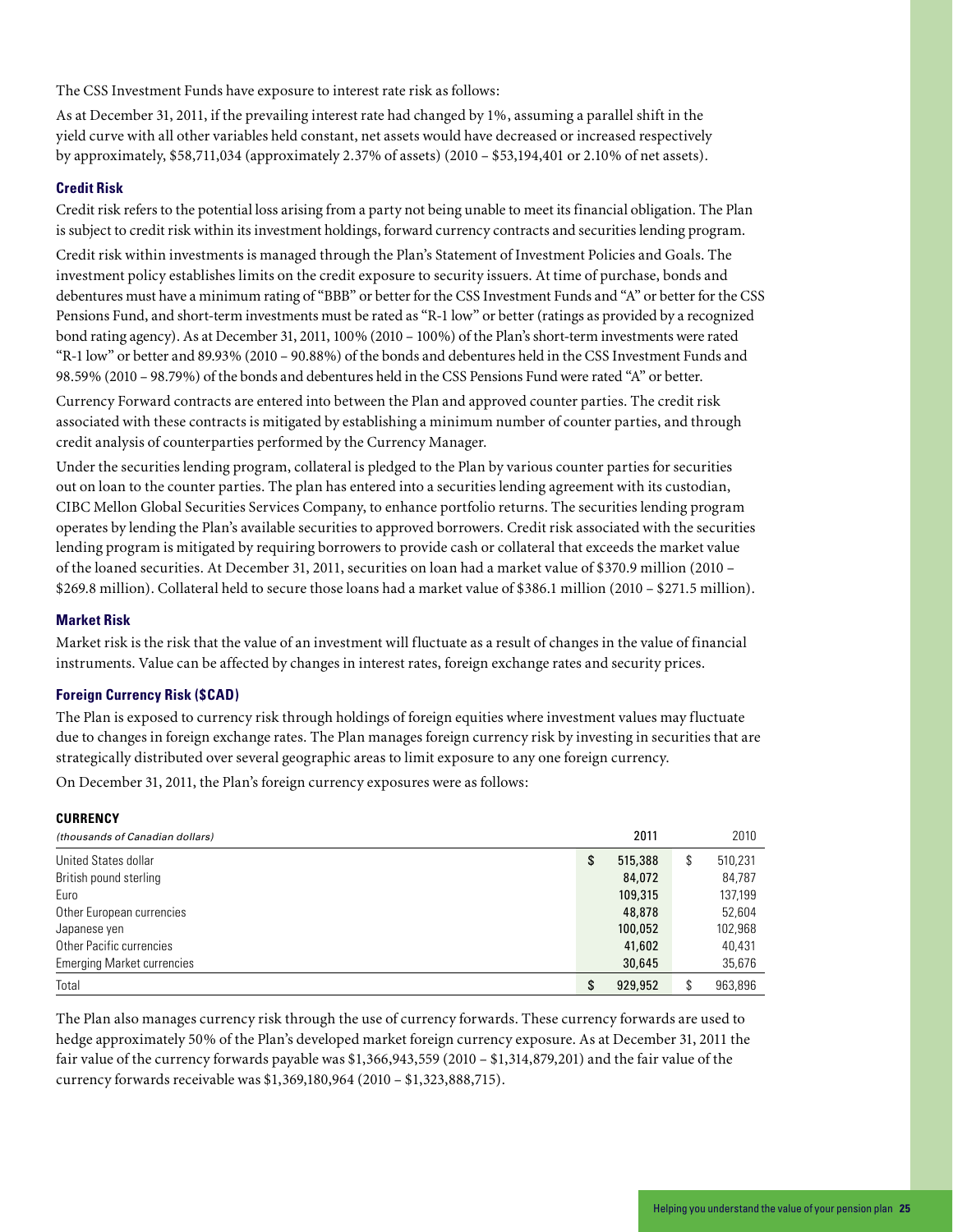The Plan's currency forward contracts at December 31, 2011 were as follows:

| (thousands of Canadian dollars) |                     | 2011                  |             | 2010          |                       |             |  |
|---------------------------------|---------------------|-----------------------|-------------|---------------|-----------------------|-------------|--|
|                                 | <b>Market Value</b> | <b>Notional Value</b> | Gain (Loss) | Market Value  | <b>Notional Value</b> | Gain (Loss) |  |
| Canadian Dollar                 | \$449.468           | 449,468               |             | \$<br>469.907 | 469.907               |             |  |
| Swiss Franc                     | (19.318)            | (19.843)              | 525         | (18.907)      | (18.293)              | (614)       |  |
| <b>British Pound Sterling</b>   | (35, 139)           | (35, 520)             | 381         | (39, 918)     | (40, 923)             | 1,005       |  |
| Hong Kong Dollar                | (16,000)            | (15, 970)             | (30)        | (11,761)      | (12.175)              | 414         |  |
| European Euro                   | (53, 764)           | (55,706)              | 1,942       | (66, 879)     | (67,060)              | 181         |  |
| <b>United States Dollar</b>     | (256.441)           | (256, 174)            | (267)       | (257.868)     | (266.003)             | 8,135       |  |
| Australian Dollar               | (4,366)             | (4,355)               | (11)        | (4,257)       | (4, 105)              | (152)       |  |
| Singapore Dollar                | (4, 725)            | (4.777)               | 52          | (4.667)       | (4,676)               | 9           |  |
| Swedish Krona                   | (2.768)             | (2,808)               | 40          | (2,756)       | (2,722)               | (34)        |  |
| Danish Krone                    | (2,228)             | (2,307)               | 79          | (2, 240)      | (2, 244)              | 4           |  |
| Japanese Yen                    | (52, 482)           | (52,008)              | (474)       | (51, 614)     | (51, 676)             | 62          |  |
| Total                           | \$<br>2,237         |                       | 2,237       | \$<br>9.040   | 30                    | 9.010       |  |

As at December 31, 2011, if the Fund's functional currency, the Canadian dollar, had strengthened or weakened by 5% in relation to all other currencies with all other variables held constant, the net assets would have decreased or increased respectively, by approximately \$24,139,198 (approximately 1% of net assets)(2010 – \$24,700,942 or 1% of net assets). In practice, the actual trading results may differ from this approximate sensitivity analysis and the differences could be material.

#### **Equity Price Risk**

**CURRENCY**

The Plan is exposed to changes in equity prices in global markets. The Board's policy is to invest in a diversified portfolio of investments. No one investee or related group of investees represents greater than 10% of the total book value of the assets of the plan. As well, no one holding represents more than 30% of the voting rights of any corporation.

As at December 31, 2011 had market prices, as measured by the benchmark indices, increased or decreased by 10%, with all other variables held constant the Investment Fund's net assets available for benefits would have increased or decreased by approximately:

| (thousands of dollars)                       | 2011 Impact |        | 2010 Impact |
|----------------------------------------------|-------------|--------|-------------|
| Benchmark                                    |             |        |             |
| S&P TSX Composite Total Return Index         | \$          | 45.124 | 51,599      |
| S&P 500 Total Return Index Hedged (C\$ BA's) |             | 19,624 | 18.745      |
| S&P 400 Total Return Index Hedged (C\$ BA's) |             | 19,407 | 19.283      |
| <b>MSCI EAFE Total Return Index</b>          |             | 18,824 | 20.557      |
| MSCI World Total Return Index                |             | 22,590 | 22.926      |
| ASCI All Country ex US Total Return index    |             | 13,493 | 15,467      |

#### **Liquidity Risk**

Liquidity risk is the risk that the Plan will encounter difficulty in meeting obligations associated with financial liabilities. The Plan manages liquidity risk by maintaining adequate cash and short-term securities and monitoring actual and forecasted cash flows to support the Plan's operating needs.

### 5. ACTUARIAL VALUATION OF PENSION ASSETS AND LIABILITIES

The payments to retired members who chose to receive a fixed monthly pension from the Plan are paid from the CSS Pensions Fund. An actuarial valuation of the assets held in the CSS Pensions Fund and of the Plan's pension liability is required every three years by law. The most recently completed valuation was conducted as at December 31, 2009. At that date, the Plan's actuary reported that the market value of the assets held in the CSS Pensions Fund exceeded the Plan's pension liability as indicated below.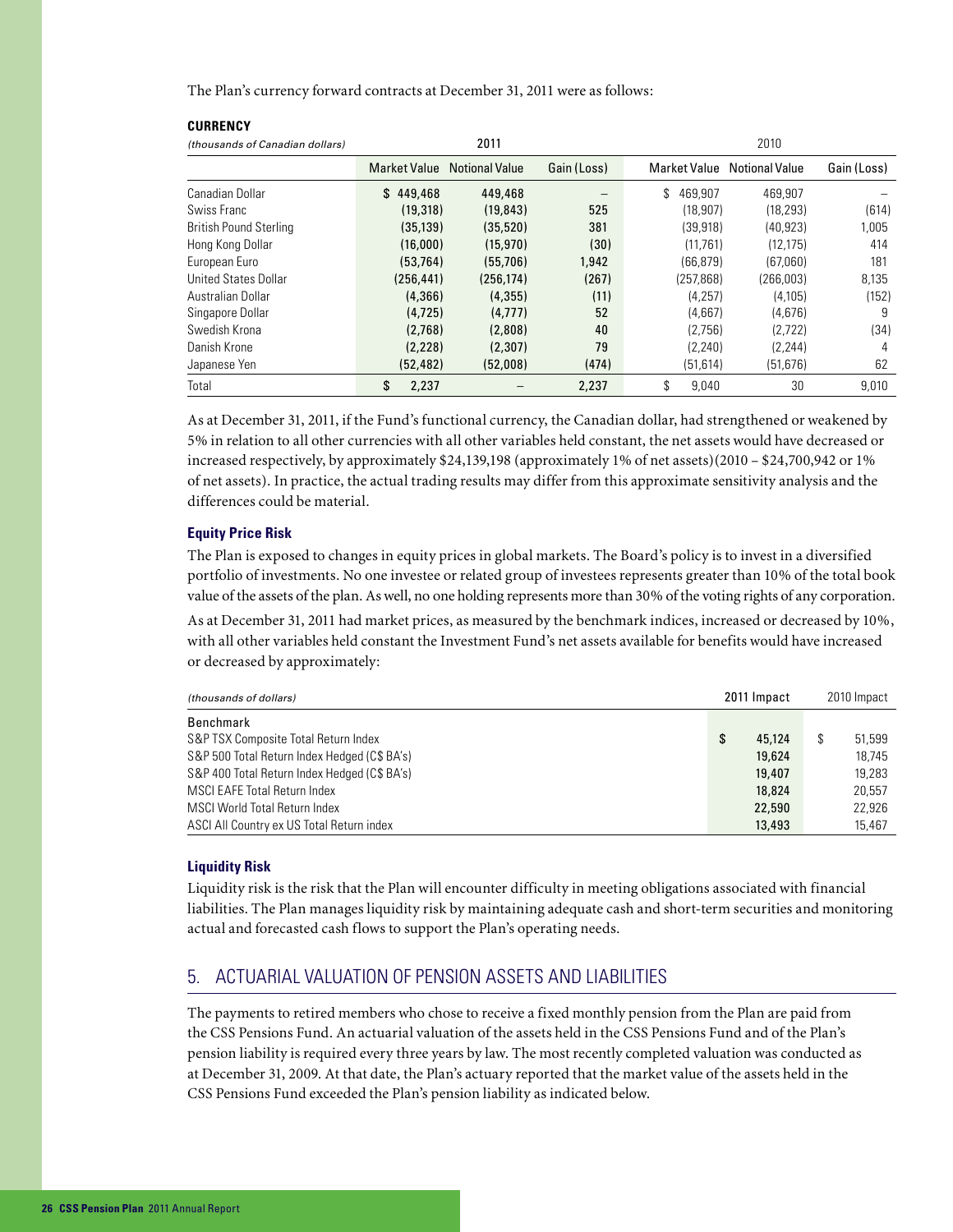#### **ACTUARIAL POSITION**

| (thousands of dollars)                                               | 2009                 | 2006                  |
|----------------------------------------------------------------------|----------------------|-----------------------|
| Market Value of Assets:<br>Less actuarial value of Pension Liability | 522,825<br>(460.270) | 519.615<br>(453, 238) |
| Surplus at December 31                                               | 62,555               | 66,377                |
| Reserve for adverse deviation from assumptions                       | 62,555               | 66.377                |

Based on monthly immunization calculations performed by the Plan's external Pensions Fund Manager, Management estimates that the market value of the Pensions Fund as at December 31, 2011, continued to be adequate to fully fund the Plan's pension liability and provide a reserve for adverse deviation from assumptions. The assumptions used by the Pensions Fund Manager may vary from the assumptions used by the Plan's actuary in performing the Plan's triennial actuarial valuations.

### 6. UNIT PRICING

**RECONCILIATION**

Investment income, gains and losses accruing on the assets held in the investment funds available to members are credited to those invested through daily changes in fund unit prices. Investment and administration expenses relating to each fund are accrued to each fund prior to establishing its daily unit price. Depending on whether a fund experiences a net gain or loss after expenses, the fund's unit price increases or decreases accordingly. Fund transactions may be suspended temporarily at management's discretion where an accurate unit price for a fund cannot be determined due to the unavailability of reliable market pricing or other asset valuations.

Fund transactions are processed using "forward pricing". This means that they are processed at the next unit price set after receiving funds or instructions. Contributions to, and transfers between the investment funds available to members are processed on a daily basis in the normal course. Lump sum withdrawals are generally processed on a weekly basis. Periodic withdrawals of retirement income are processed in accordance with the terms of each member's application for benefits.

On December 31, 2011, the CSS Balanced Fund's unit price was \$13.5620 (2010 – \$13.5781) the CSS Money Market Fund's unit price was \$11.7568 (2010 – \$11.6193), the CSS Equity Fund's unit price was \$9.4486 (2010 – \$10.0000), and the CSS Bond Fund's unit price was \$10.9274 (2010 – \$10.0000).

### 7. RECONCILIATION OF MEMBERS' ACCOUNTS

In accordance with Canadian generally accepted accounting principles, the Statement of Net Assets Available for Benefits includes the fair value of the investments held on behalf of plan members as well as fixed assets and various adjustments and accruals. Only actual cash transactions and market value changes that occurred from January 1, 2011, to the last business day of the year, however, are reflected in the unit prices and unit counts that determine the total value of members' accounts at year-end.

According to the audited financial statements, the value of net assets available for benefits as of December 31st, 2011 was \$2,492,990,040 while the total value of members' accounts as per the Plan's unitized record keeping system on this same date was \$2,507,721,648. The difference between these two amounts is reconciled below.

| KELUNLILIAIIUN                          |                 |                 |
|-----------------------------------------|-----------------|-----------------|
| (thousands of dollars)                  | 2011            | 2010            |
| Net Assets available for Benefits       | \$2,492,990     | 2,534,019<br>\$ |
| Add Back:                               |                 |                 |
| Accrued Expenses                        | 104             | 21              |
| Withdrawals Payable                     | 436             | 781             |
| Market Value Adjustments                | 16,642          | 15,441          |
| Deduct:                                 |                 |                 |
| <b>Fixed Assets</b>                     | (31)            | (44)            |
| <b>Contributions Receivable</b>         | (2, 419)        | (1,982)         |
| <b>Total Value of Members' Accounts</b> | 2,507,722<br>\$ | 2,548,236<br>\$ |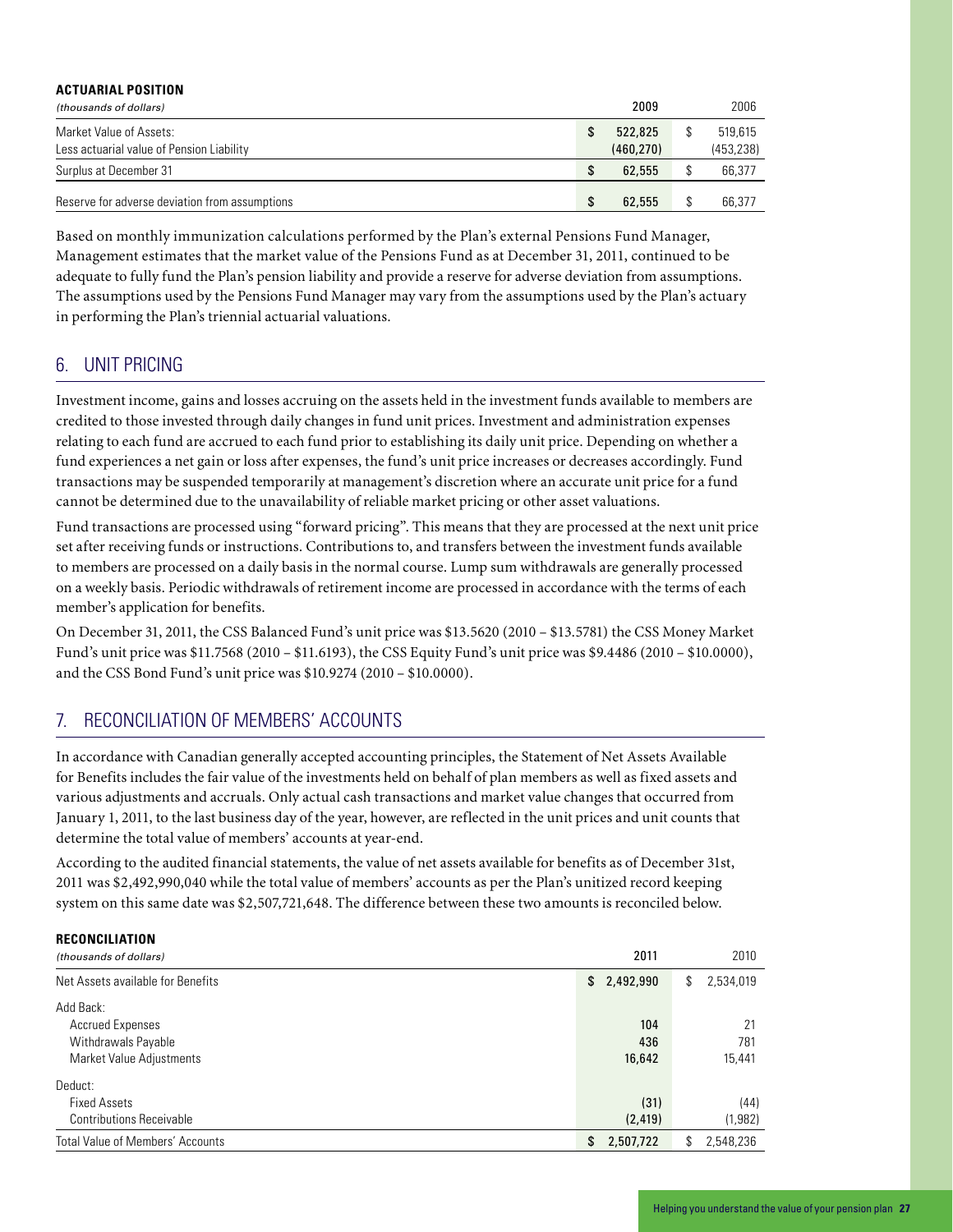"Market value adjustments" above includes an estimate of the difference between the fair value and the expected realizable value of the MAV 2 notes held on behalf of CSS members. See Note 3 on page 23.

### 8. INTERFUND BALANCES

Interfund balances represent an accrual of the outstanding administration charges owed by the CSS Pensions Fund to the CSS Balanced Fund at the end of the reporting period, plus an interest charge on this and other amounts owed during the year. Interest is calculated on the amount outstanding on a per diem basis at the rate earned on Canadian T-bills for the immediately preceding month. Amounts owed are reimbursed to the CSS Balanced Fund on a monthly basis.

### 9. FUND RETURNS AND EXPENSES

The rates of return and management expense ratios of the investment funds offered to Plan members in 2011 were as follows:

| Fund                     | <b>Fund Return</b> | <b>MER</b> |
|--------------------------|--------------------|------------|
| <b>Balanced Fund</b>     | $-0.12%$           | 0.28%      |
| <b>Money Market Fund</b> | 1.18%              | $0.09\%$   |
| <b>Bond Fund</b>         | 9.27%              | 0.15%      |
| <b>CSS Equity Fund</b>   | $-5.51%$           | 0.33%      |

The returns stated are net of all administrative and investment expenses.

### SCHEDULE 1

#### STATEMENT OF FINANCIAL POSITION

#### **Investment Funds**

| (thousands of dollars)                   |                 |         | 2011        |        |           | 2010      |
|------------------------------------------|-----------------|---------|-------------|--------|-----------|-----------|
|                                          |                 | Money-  |             |        |           |           |
|                                          | <b>Balanced</b> | Market  | <b>Bond</b> | Equity |           |           |
|                                          | Fund            | Fund    | Fund        | Fund   | Total     | Total     |
| Assets                                   |                 |         |             |        |           |           |
| Investments                              | 2,295,293       | 126,279 | 39,285      | 18,266 | 2,479,123 | 2,517,940 |
| Accrued investment inc.                  | 7,494           |         | 197         | 26     | 7,717     | 5,931     |
| Cash                                     | 3,779           |         |             |        | 3,779     | 3,444     |
| <b>Accounts Receivable</b>               |                 |         |             |        |           |           |
| Employee contributions                   | 572             |         |             |        | 572       | 606       |
| <b>Employer contributions</b>            | 554             |         |             |        | 554       | 586       |
| Due from(to) brokers                     | 3,225           |         | (14)        | 17     | 3,228     | 7,745     |
| Interfund balance                        |                 | 107     | 623         | 96     | 826       | 221       |
| Fixed assets                             | 31              |         |             |        | 31        | 44        |
|                                          | 2,310,948       | 126,386 | 40,091      | 18,405 | 2,495,830 | 2,536,517 |
| <b>Liabilities</b>                       |                 |         |             |        |           |           |
| Accounts payable                         | 2,016           | 48      | 11          | 8      | 2,083     | 2,347     |
| Interfund balance                        | 757             | -       | -           |        | 757       | 151       |
|                                          | 2,773           | 48      | 11          | 8      | 2,840     | 2,498     |
| <b>Net Assets Available for Benefits</b> | 2,308,175       | 126,338 | 40,080      | 18,397 | 2,492,990 | 2,534,019 |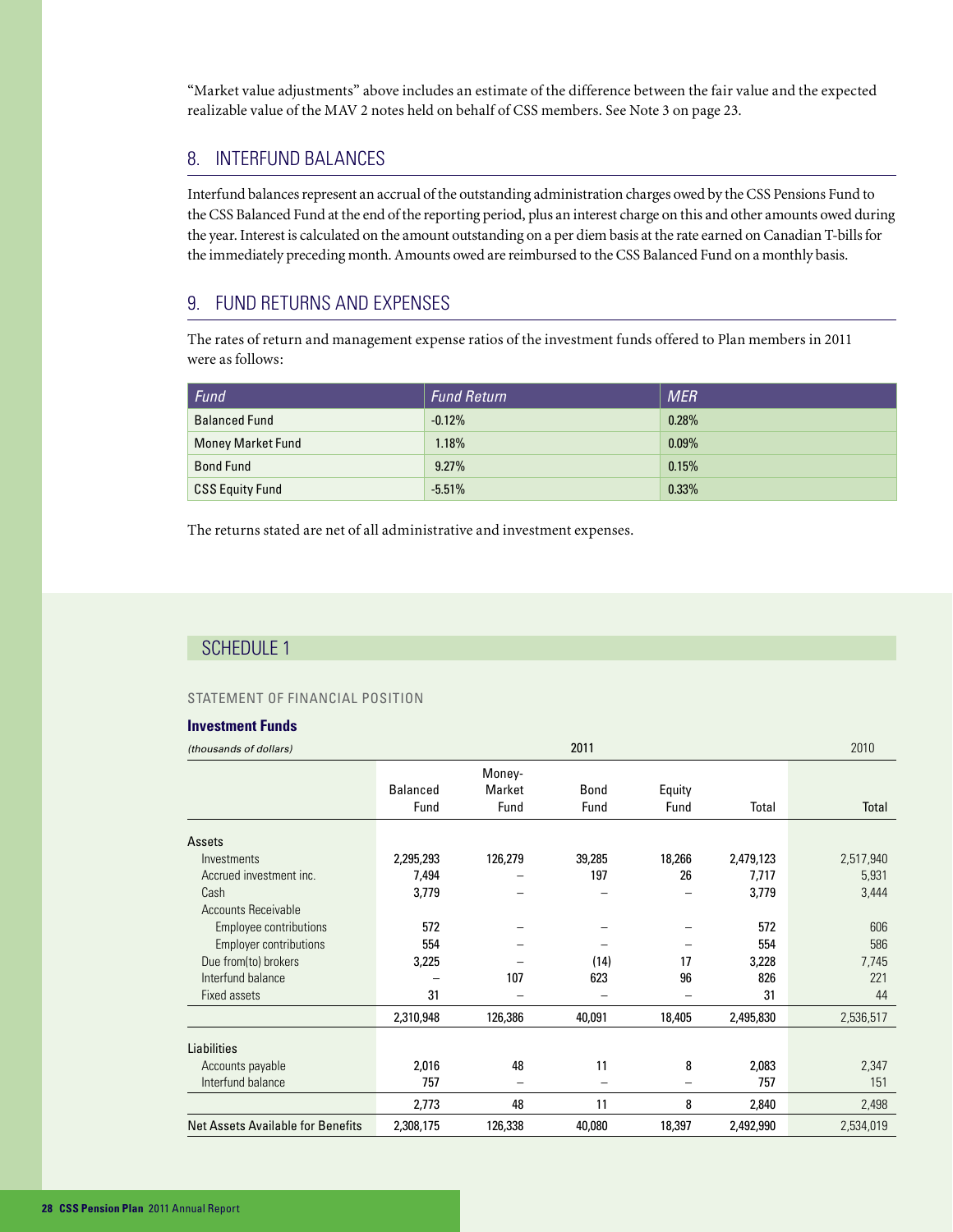### SCHEDULE 2

### STATEMENT OF CHANGES IN NET ASSETS AVAILABLE FOR BENEFITS

### **Investment Funds**

| (thousands of dollars)              | 2011            |          |              |                          |           | 2010      |
|-------------------------------------|-----------------|----------|--------------|--------------------------|-----------|-----------|
|                                     |                 | Money-   |              |                          |           |           |
|                                     | <b>Balanced</b> | Market   | <b>Bond</b>  | Equity                   |           |           |
|                                     | Fund            | Fund     | Fund         | Fund                     | Total     | Total     |
| Increase in Net Assets              |                 |          |              |                          |           |           |
| Investment Income                   |                 |          |              |                          |           |           |
| Interest                            | 36,023          | 1,907    | 684          |                          | 38,614    | 37,888    |
| <b>Dividends</b>                    |                 |          |              |                          |           |           |
| Canadian dividends                  | 12,519          |          |              | 129                      | 12,648    | 11,301    |
| Foreign dividends                   | 12,683          |          |              | 148                      | 12,831    | 10,901    |
| Pooled fund distribution            | 12,543          | $\equiv$ |              | $\equiv$                 | 12,543    | 11,398    |
| (Decrease) increase in market       |                 |          |              |                          |           |           |
| value of investments                | (71, 802)       | (669)    | 1,025        | (1,997)                  | (73, 443) | 172,825   |
| Other                               | 344             |          | 1            | 1                        | 346       | 546       |
|                                     | 2,310           | 1,238    | 1,710        | (1,719)                  | 3,539     | 244,859   |
| <b>Employee contributions</b>       | 55,899          | 858      | 158          | 506                      | 57,421    | 54,672    |
| <b>Employer contributions</b>       | 52,858          | 968      | 159          | 492                      | 54,477    | 50,189    |
| Interfund transfers                 | (117, 824)      | 59,370   | 39,071       | 19,383                   |           |           |
|                                     | (9,067)         | 61,196   | 39,388       | 20,381                   | 111,898   | 104,861   |
| Total increase in assets            | (6,757)         | 62,434   | 41,098       | 18,662                   | 115,437   | 349,720   |
| Decrease in Net Assets              |                 |          |              |                          |           |           |
| Administrative expenses             |                 |          |              |                          |           |           |
| Investment services                 | 5,898           | 18       | 19           | 50                       | 5,985     | 5,206     |
| Inv. trans costs (recovery)         | (29)            | $\equiv$ | (1)          |                          | (30)      | 101       |
| Salaries employment cost            | 1,032           | 44       | 7            | 5                        | 1,088     | 1,022     |
| <b>Operations</b>                   | 502             | 22       | 4            | 6                        | 534       | 602       |
| Membership control                  | 166             | 6        | $\mathbf{1}$ | 1                        | 174       | 176       |
| Admin. expense (recovery)           | (805)           |          |              |                          | (805)     | (790)     |
|                                     | 6,764           | 90       | 30           | 62                       | 6,946     | 6,317     |
| Equity repayments                   | 93,734          | 12,981   | 511          | 106                      | 107,332   | 101,988   |
| Variable benefit payments           | 5,055           | 2,778    | 156          | 97                       | 8,086     | 6,902     |
| Equity transferred to pensions fund | 24,754          | 9,027    | 321          | $\overline{\phantom{0}}$ | 34,102    | 28,635    |
| Unvested employer refunds           |                 |          |              |                          |           | 83        |
|                                     | 123,543         | 24,786   | 988          | 203                      | 149,520   | 137,608   |
|                                     |                 |          |              |                          |           |           |
| Total decrease in assets            | 130,307         | 24,876   | 1,018        | 265                      | 156,466   | 143,925   |
| Increase(Decrease) in Net Assets    | (137,064)       | 37,558   | 40,080       | 18,397                   | (41, 029) | 205,795   |
| Net Assets, Beginning of Year       | 2,445,239       | 88,780   |              |                          | 2,534,019 | 2,328,224 |
| Net Assets, End of Period           | 2,308,175       | 126,338  | 40.080       | 18,397                   | 2,492,990 | 2,534,019 |